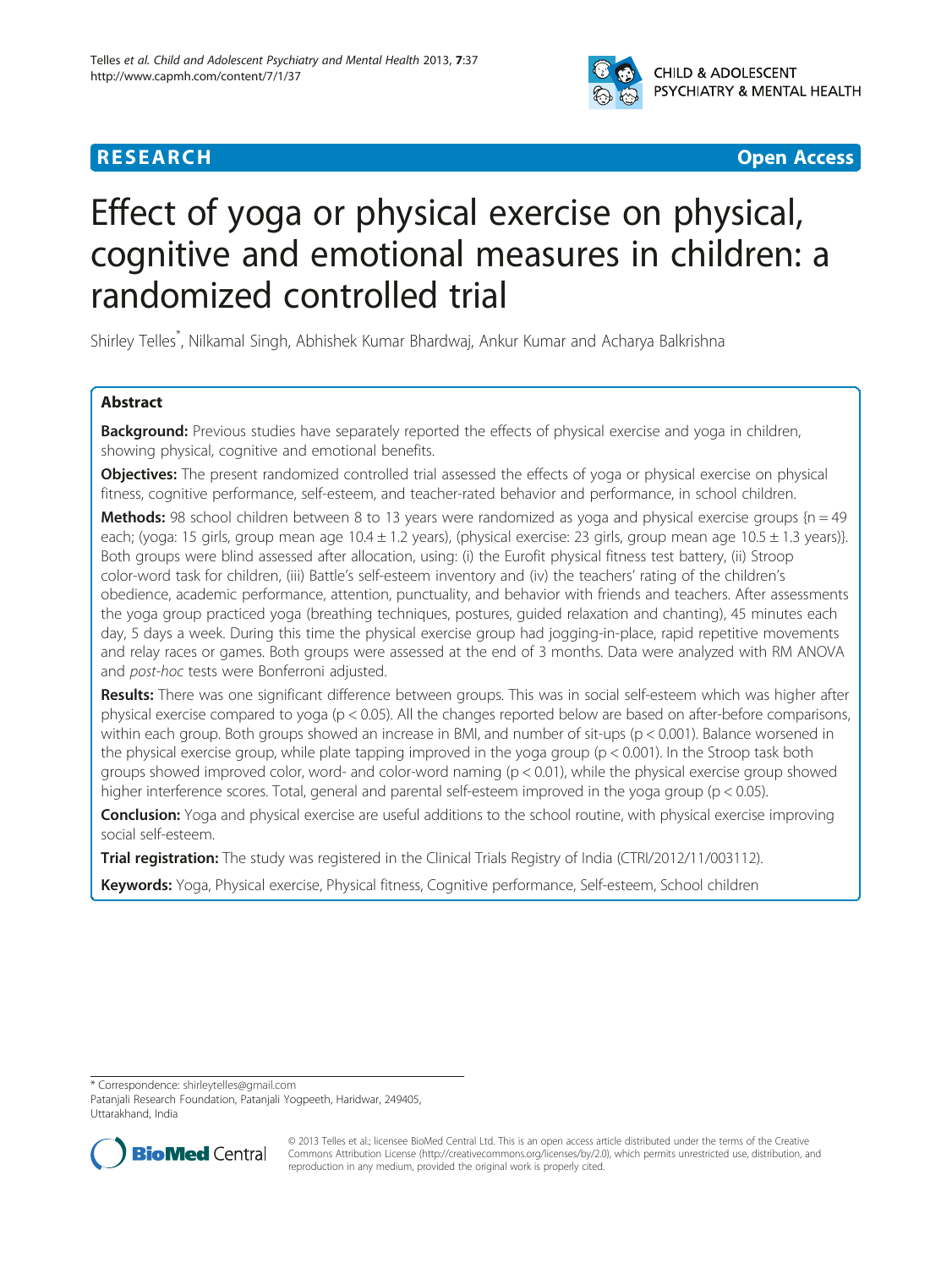#### Background

Schools have an important role in the development of children by identifying those with low physical fitness and by promoting health behaviors such as encouraging children to be active [\[1](#page-14-0)]. The most obvious benefits of physical exercise in children are improvements in physical fitness, which was shown in a study on 57 children [[2\]](#page-14-0). Following seven weeks of exercise there were improvements in a fitness test, agility, counter movement jump test, sprint, systolic blood pressure, the fitness test, and fat percentage reduction.

A similar benefit has been demonstrated in other studies as well [[3](#page-14-0)]. Apart from physical fitness there is evidence [[4\]](#page-14-0) that exercise influences cognitive function. A positive relationship between physical activity and cognitive and academic performance in school aged children was reported in a meta-analysis [\[5](#page-14-0)]. Also aerobic fitness in children is associated with higher measures of neuroelectric responsiveness (P3 in brain evoked potentials), faster cognitive processing speed [\[6](#page-14-0)] and better performance in a test of executive control [\[7](#page-14-0)].

In the preceding paragraphs, the benefits of physical exercise for physical fitness and cognition were described in pre-adolescents. Physical exercise is also associated with a positive effect on depression, anxiety, mood, self-esteem and higher academic performance [[1\]](#page-14-0). These findings were supported by a study on 540 elementary school children [\[8](#page-14-0)], who were randomly assigned to a physical exercise program or a control condition during one academic year. Sub-population analysis showed that physical exercise had a positive effect on psycho-social Quality of Life (QoL) especially in urban and over-weight students. There was little effect of the physical exercise program on QoL overall.

These findings suggest that in addition to improving physical fitness and cognition, physical exercise appears to influence the psycho-social quality of life in children.

Another intervention which has positive effects on physical fitness, cognition and psycho-social wellbeing is yoga. Yoga is one of the components of 'Be a Fit Kid' which aims at improving physical exercise and nutrition in children [[9\]](#page-14-0). Following the 12 week program, there was a significant improvement in body composition, fitness, nutrition knowledge, dietary habits and significant reductions in total cholesterol and triglyceride levels. This suggested that yoga based health promotion programs are well received by children and can favorably change being overweight and the development of adult life-style related diseases.

A study was conducted in 31 children between 7 and 12 years, who had bronchial asthma [[10](#page-14-0)]. Sixteen children were assigned to a yoga program and 15 to a control group. Yoga was practiced three times per week for 7 weeks. Compared to the control group, the yoga group showed favorable outcomes in terms of muscular strength and endurance. After 2 weeks of home practice, yoga continued to improve BMI, flexibility, muscular strength and cardio-pulmonary fitness. Hence these two studies suggest the benefits of yoga in improving physical fitness in children.

Apart from the beneficial effects on physical fitness, yoga practice improves several aspects of cognition and executive functions. Executive functions are good predictors of math and reading competence throughout the school years [[11](#page-14-0),[12](#page-14-0)]. It is possible that yoga might help improve executive functions [\[13\]](#page-14-0), possibly related to the fact that yoga includes several mental techniques apart from the physical [[14\]](#page-14-0). Also, school children practicing yoga for 10 days improved spatial memory scores [\[15](#page-14-0)], strategic planning [[13\]](#page-14-0) and the ability to concentrate [[16\]](#page-14-0). Hence, yoga practice appears to influence physical fitness and cognitive functions. Apart from this yoga practice influences the emotional state [[17\]](#page-14-0). School children were allocated to two after-school programs. One program offered yoga for 12 weeks while the other program did not. Self Worth and physical appearance were the primary outcome measures. Secondary outcomes included (i) perceptions of physical health and yoga teaching and (ii) focusing/relaxation. Controlling for pre-intervention well-being differences, children in the yoga group had better post-intervention negative behavior scores and balance than the non yoga group. The majority of children in the yoga group reported enhanced wellbeing. The results suggest a possible role of yoga as a preventive technique as well as a means of improving children's perceived wellbeing. This was particularly important as the sample was drawn from inner-city children.

A separate report showed that mindfulness based approaches may improve adjustment among stressed and disadvantaged youth by improving self-regulatory capacities [[18](#page-14-0)]. A pilot randomized controlled trial assessed the flexibility, acceptability and preliminary outcomes of a school based mindfulness and yoga intervention on 97 children who were randomized to the intervention condition  $(n = 51)$  and a control condition  $(n = 46)$ . After 12 weeks the findings suggest that the intervention had a positive impact on problematic responses to stress, including rumination, intrusive thoughts and emotional arousal.

In the present study assessments were selected to simultaneously evaluate (i) physical fitness with the Eurofit fitness test battery [\[19](#page-14-0)], (ii) cognitive mechanisms related to attentional vitality and flexibility and volitional control over the neuropsychological functions which are involved in both word and color naming responses using the Stroop task and (iii) self-esteem, as a study conducted on children in India demonstrated that low self esteem is associated with several other mal-adaptations [[20\]](#page-14-0).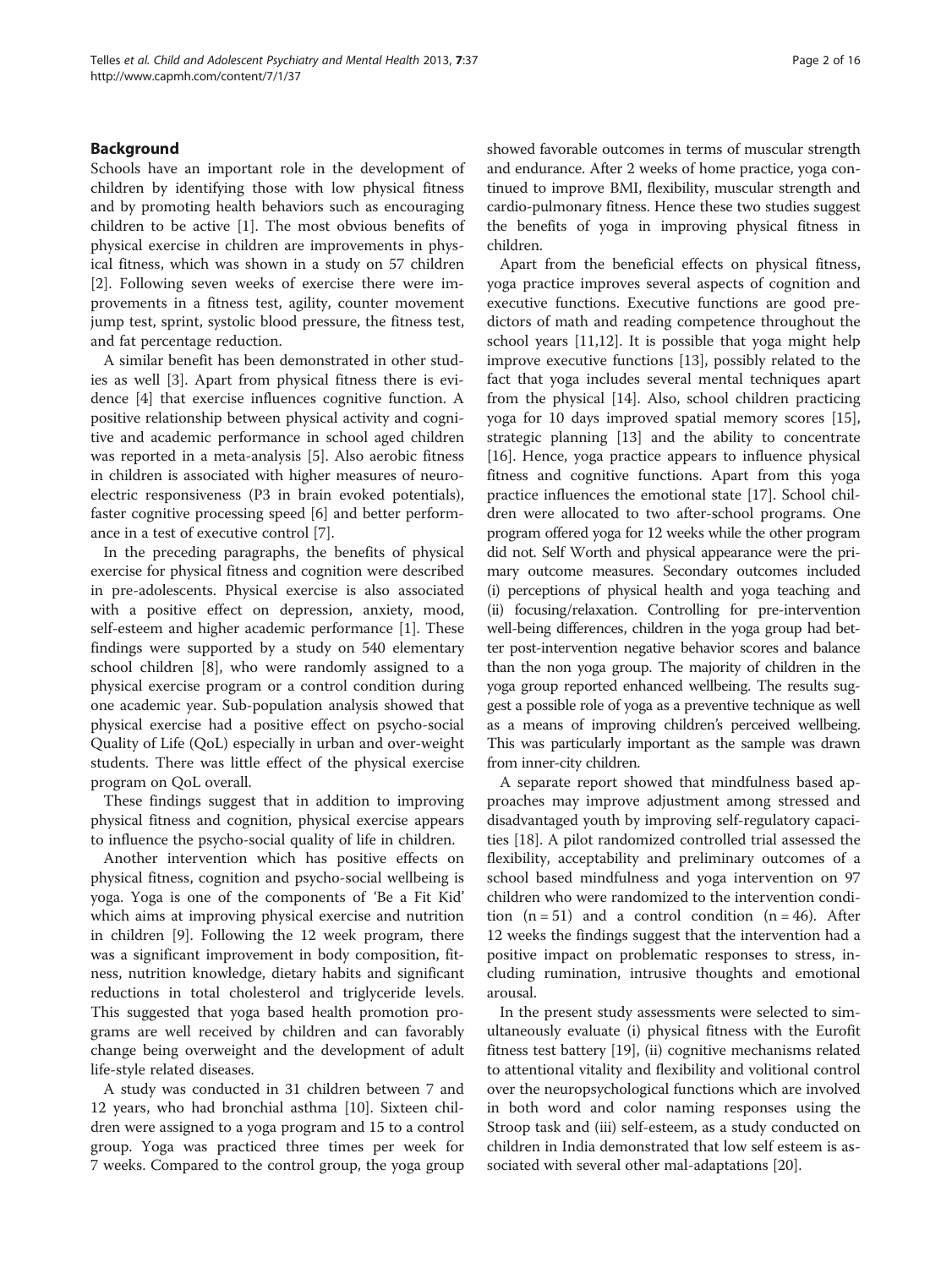Previously both yoga and physical exercise have been separately found to influence the physical fitness, cognitive functioning and emotional wellbeing. Yoga and physical exercise differ in three main ways, since yoga practice places an emphasis on (i) breath awareness, (ii) regulated breathing, and (iii) conscious relaxation [[14\]](#page-14-0). Hence the present randomized controlled trial aimed to compare the effects of yoga with those of physical exercise on physical fitness, cognitive functions and self-esteem.

Hence the hypothesis of the present study was that physical fitness, cognitive functions and self-esteem would change with yoga and with physical exercise, though the changes could be different based on the differences between the two, cited above when both interventions were separately included in the school day and children were followed up over a three month period.

# **Methods**

### Participants

In this study ninety-eight school children whose ages ranged between 8 and 13 years (group mean  $\pm$  S.D., 10.5 ± 1.3 years) were selected as participants. Out of them 38 were females. Statistical calculation of the sample size was not done prior to the experiment. However post-hoc analyses showed that for the present study, with the sample size as 49 in each group, and with the Cohen's d of 0.26 (small) the power calculation has been based on social self-esteem which was significantly different between groups in the RM ANOVA and post-hoc analysis comparing the after values of yoga and physical exercise groups [[21](#page-14-0)]. The power (comparing the before-after yoga data) was 0.6969. All the participants were studying in a primary school which was randomly selected among schools in Haridwar, India. The inclusion criteria were: (i) participants of both sexes, studying in a school near the yoga center, (ii) those who were willing to follow the study conditions and (iii) those who were studying in grades 3 to 7 (age range 8 to 13 years for these grades). Exclusion criteria were (i) any physical or mental illness, or being on medication, based on a routine case history and medical examination, and (ii) color blindness based

Students of both groups (i) belonged to an urban location, (ii) their socio-economic status was categorized as lower middle class [\[22\]](#page-14-0), with an average annual income of Indian Rupees 3,40,000 and (iii) the primary language spoken at their homes was not English.

The study was approved by the Institution's Ethics Committee (Patanjali Research Foundation Ethics Committee). Signed informed consent was taken from the Principal of the school who informed the parents about the study. The parents gave their informed consent after receiving the information from the Principal of the school. The study was registered in the Clinical Trials Registry of India (CTRI/2012/11/003112).

# Design

The 98 participants were randomized as two groups as follows: (i) Each participant was given a serial number from 1 to 98, which did not depend on their order of enrollment, their surname or any other factor. (ii) A specific computer program [\[23\]](#page-14-0) was used to generate 98 random numbers. (iii) The 98 random numbers were written beside the serial numbers. Hence each participant was assigned a random number. (iv) The random numbers were written on identical slips of paper, folded identically. (v) A person who had no other part in the trial placed the slips of paper alternately in two boxes, one labeled 'A' and the other 'B'. (vi) Persons in the 'A' group were allocated to Yoga and the persons in the B group were allocated to physical exercise. The final number in each group is mentioned in the Trial Profile (Figure [1](#page-3-0)). Through this method of randomization both groups were allocated 49 participants each. Hence the study is a parallel group design with allocation ratio of 1:1. The participants were recruited in August, 2010, and post data assessment was completed in December, 2010.

| Groups                        | Yoga               | <b>Physical exercise</b> |
|-------------------------------|--------------------|--------------------------|
| Age in years                  | 10.4(1.2)          | 10.5(1.3)                |
| Age range (years)             | $8 - 12$           | $8 - 13$                 |
| Gender ratio (B:G)            | 34:15              | 26:23                    |
| Socio economic status         | Lower middle class | Lower middle class       |
| <b>B.M.I.</b> ( $kg/m2$ )     | 15.10 (1.69)       | 15.36 (2.51)             |
| Right hand grip strength (kg) | 15.67 (5.30)       | 15.19 (6.00)             |
| Left hand grip strength (kg)  | 15.06 (4.98)       | 14.31 (5.73)             |
| .                             |                    |                          |

 $B = Boys; G = Girls.$ 

Values are Group Mean (S.D.).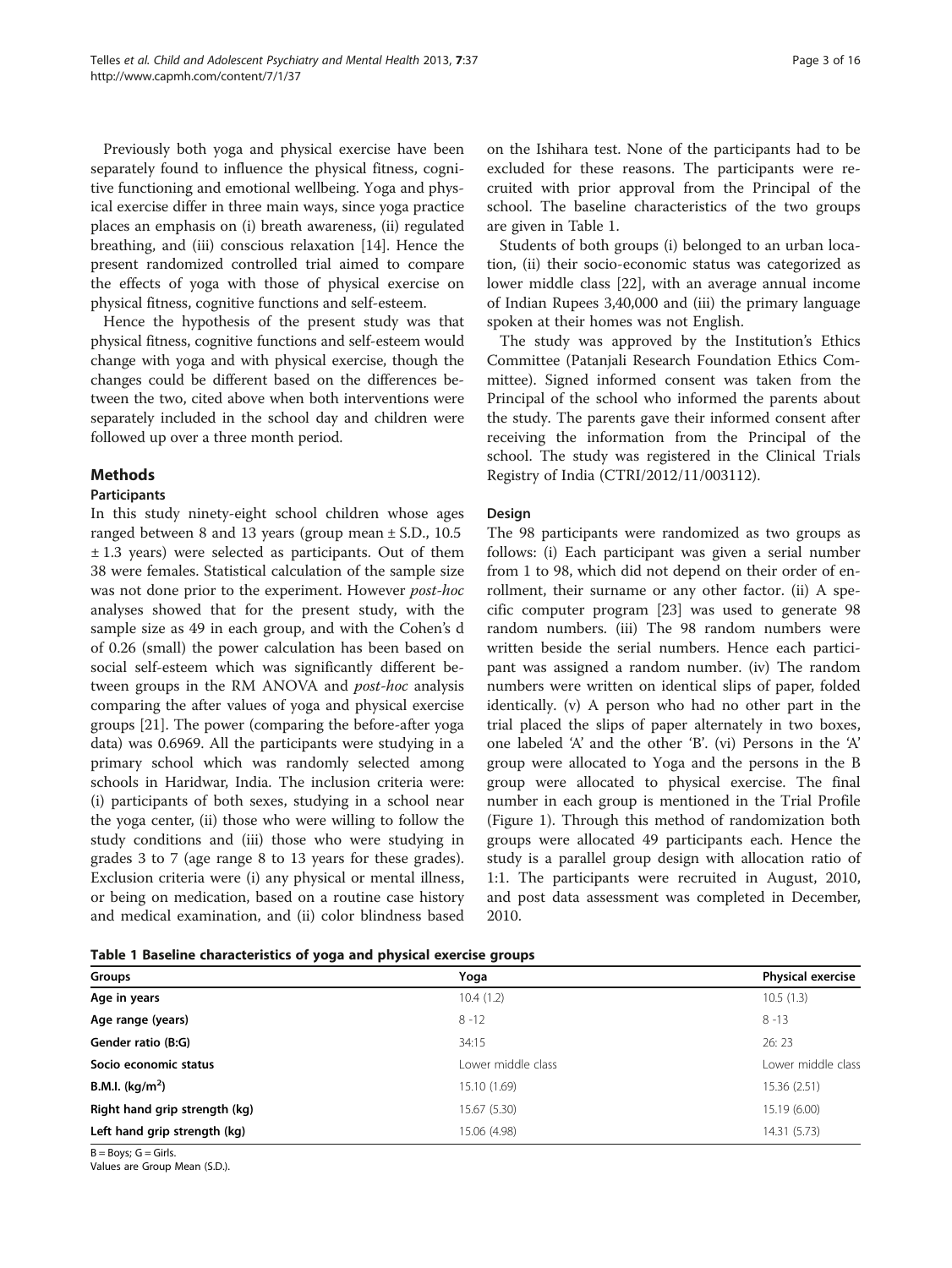<span id="page-3-0"></span>

#### **Assessments**

The participants were assessed for (i) physical fitness, (ii) performance in the Stroop task, (iii) self-esteem and (iv) analog scales, rated by the teachers. The primary outcome measures were (i) the Eurofit physical fitness test battery, (ii) the Stroop color-word naming task, and (iii) self-esteem. The secondary outcome measures were the teacher- reported (a) obedience, (b) academic performance, (c) attention, (d) punctuality, (e) behavior with friends, and (f) behavior with teachers.

#### Physical fitness based on the Eurofit battery [[19](#page-14-0)]

Anthropometry Height was measured to the nearest centimeter using a non-stretchable measuring tape (Gülick Anthropometric tape 60″ Model J00305, Lafayette Instrument, U.S.A.). The participants were instructed to remove their footwear and to stand in an upright position with their feet together. Weight was measured to the nearest 0.05 kg using an electronic balance. Participants were requested to remove heavy clothing and to stand straight. The body mass index (BMI) was calculated as the body weight (in kg) without shoes and light clothing, divided by the height (in m) squared.

Flamingo balance test During the Flamingo Balance test the participants balanced on their preferred leg with the free leg flexed at the knee and their foot held close to the buttocks. The participants were supported by holding the hand of the instructor to reach the final position. The starting time was recorded with a stop watch as soon as the participant stopped taking support of the instructor. Number of falls in 60 seconds was recorded for every participant for the preferred (right) and nonpreferred (left) leg separately.

Plate tapping test In the plate tapping test two yellow discs 20 cm in diameter were placed on a flat brown surface with their centers 60 cm apart. In between the two discs a white rectangle  $(30 \times 20 \text{ cm})$  was placed. The participants were asked to place the non-preferred hand on the rectangle and move the preferred hand back and forth between the two yellow discs over the rectangle. Two taps was counted as one cycle and the participants were asked to complete 25 cycles as fast as possible and the time taken to complete the 25 cycles was counted using a stopwatch. Each participant performed the test twice and the best performance was recorded.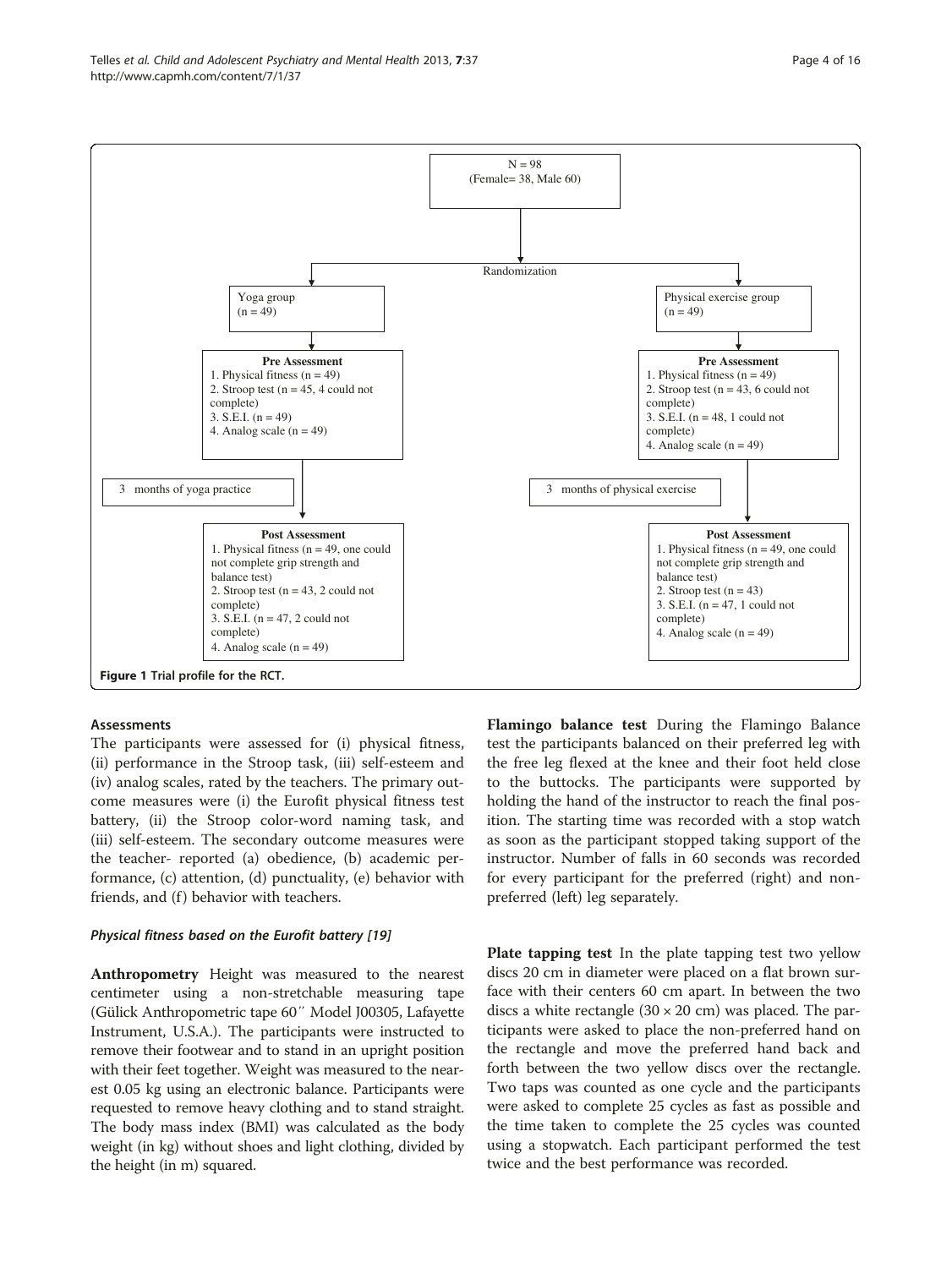Standing broad jump For this test the initial line was marked with a tape on a non-skid soft mat. The participants were instructed to stand behind the initial line with their feet slightly apart and to jump forward at the word "Go" by slightly bending their knees and swinging their arms. They were also asked to land with both feet without falling backwards. The distance from the initial line to the back of their heels was measured. This process was repeated thrice for each participant and the longest distance out of the three attempts was recorded.

Handgrip test Handgrip strength was measured using a hand grip dynamometer (Lafayette Instrument, Model 7498–05, U.S.A.). For this the participants held the dynamometer with their arm at right angles to the trunk of the body and their elbow touching the side of the body. The participants were instructed to squeeze the dynamometer with maximum isometric strength and maintain it for 5 seconds. Each hand was tested in three trials alternately, spaced 10 seconds apart. All participants were right hand dominant based on their response to a standard handedness inventory. For each hand the best value obtained of three trials was used for analysis.

Trunk strength The participants were instructed to lie on their back with their knees bent at right angles and their feet flat on the floor which were held down by another participant. Their hands were kept crossed over their chest with their palms on opposite shoulders. At the word 'Go' the participants raised their upper body to a vertical position and then returned to the initial position. This was counted as one sit-up and the number of sit-ups in 30 seconds was noted using a stop-watch.

Bent arm hang Bent arm hang was assessed using a horizontal bar suspended 192 cm above the ground. With the help of an instructor the participants grasped the horizontal bar with their palms facing away from the body and their chin was kept at the level of the bar. The participants were asked to hold this position as long as possible. The test started when the instructor released the participant and ended when the chin of the participant fell below the level of the horizontal bar or their head tilted backwards. The time from beginning to the end of the test was recorded with a stop watch.

 $10 \times 5$  meter shuttle run Two colored tapes were fixed 10 meters apart and the participants were requested to stand behind the initial line with one leg forward. At the word 'Go' the participants started running to the other tape, crossed it and then ran back to the initial line. This was continued for five times without stopping in between and the time taken to complete five rounds was recorded with a stopwatch.

#### Cognitive function

The children's version of the Stroop color and word test [[24\]](#page-14-0) was used to assess cognitive function of the participants. The Stroop task measures volitional control over the neuropsychological functions which are involved in both word and color naming responses. We tested the inter-rater reliability with two separate individuals who were involved in the Stroop task assessment on the children. Inter-rater reliability assessment for 20 adult volunteers and correlation coefficients of 0.84 (word score), 0.80 (color score) and 0.60 (color-word score) were obtained, suggesting an adequate inter-rater reliability. The test was in the form of a booklet which contains 3 pages. The first page tests how fast the participant can read words, the second page tests how fast the participants can name the colors on the page, and in the third page the participants were asked to name the color of the ink the words were printed in, ignoring the word that was printed for each item. The task was administered individually. For any mistake the participants were asked to stop and proceed after correcting the mistake. The participants were given 45 seconds for each page. Detailed instructions were given to the participants before starting the test. A stop-watch was used to record the time taken to complete the task.

# Self-esteem

Self-esteem of the participants was measured using the Indian adaptation of Battle's self-esteem questionnaire. The reliability of the questionnaire has been established for use with Indian children [[25\]](#page-14-0). The questionnaire has 50 close-ended questions with 4 subscales. The subscales were (i) general self-esteem, (ii) social self-esteem, (iii) academic self-esteem, and (iv) parental self-esteem. There are 20 items on general self-esteem, 10 items on social self-esteem, 10 items on academic self-esteem, and 10 items on parental self-esteem. The test was administered in a group. The participants were given instructions to attempt all the questions, and to complete filling in the questionnaire in the allotted time i.e., 15 minutes, and to ask the instructor if they were not able to understand any question.

#### Analog scales

The teachers' ratings of the (i) obedience, (ii) academic performance, (iii) attention, (iv) punctuality, (v) behavior with friends, and (vi) behavior with teachers were assessed for each participant using six separate visual analog scales. Each analog scale was a 10 centimeter long doubly anchored scale, with one end (score = 10) of the scale indicating the highest score while the other end (score = 0) indicated the lowest score. There was a separate scale for each of the six variables. Teachers were requested to place a vertical mark on the horizontal line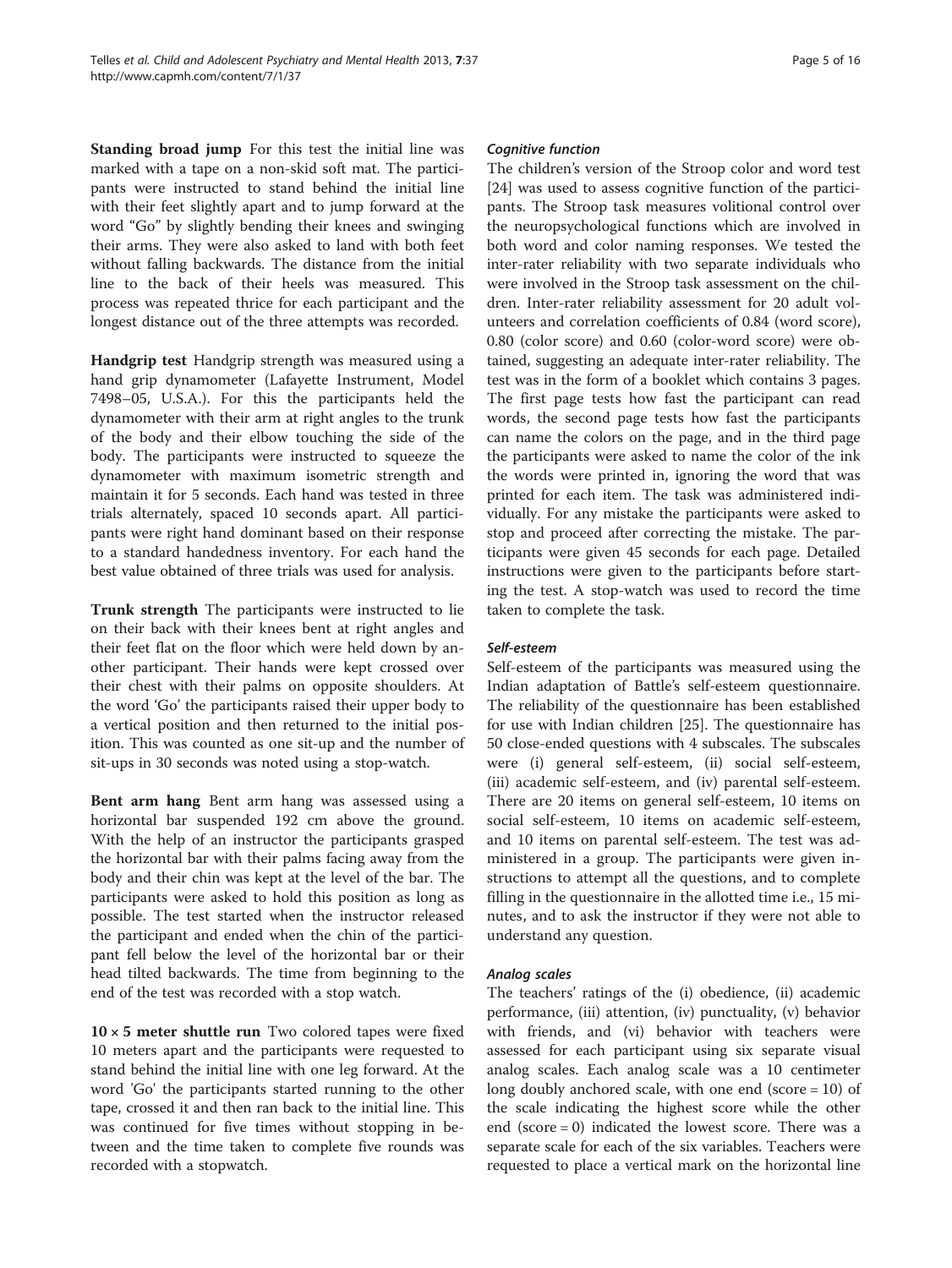to indicate the level of their rating. For each individual the score for a particular quality assessed was obtained by measuring the distance in millimeters from the end of the line where the score was '0' upto the mark made by the teachers. All the analog scales were scored in one direction (i.e., with '0' on the left). Separate analog scales were provided for each of the six variables. The teachers were requested to place a vertical mark on the horizontal line wherever they felt appropriate for each student.

### Interventions

Interventions were given for three months for five days in a week and on each day the participants practiced either yoga or physical exercise for 45 minutes. Yoga practice involved pranayamas (yoga breathing techniques), sithilikarna vyayama (loosening exercises), asanas (physical postures), chanting and yoga relaxation techniques. Details of the yoga practice are given in Table [2](#page-6-0).

Intervention of the physical exercise group involved jogging in place, rapid bending forward and backward, bending sideways, spinal twisting and relay races or games.

The three differences between yoga and physical exercise are: (i) yoga places an importance on awareness, (ii) on relaxation and (iii) on breath regulation. Details of the physical exercise program are given in Table [3.](#page-7-0) Both yoga and physical exercise were conducted during school hours. All participants were in one yoga class and similarly all participants were in one physical exercise class. The classes were taught by trained instructors who had completed 17 years of education, i.e., they were post graduates and had a master's degree. The instructors who took yoga and physical exercise were not school teachers. They were part of the yoga institution which conducted the trial. Both of them had approximately two years training in yoga and six months in teaching yoga. One of them, chosen randomly was asked to teach the physical exercise class along with a school teacher who had training in physical exercise. Class attendance was monitored by one of the class teachers.

# Data extraction

Scoring of all assessments was carried out by an individual who was blinded to which group the participants belonged.

# Physical fitness based on the Eurofit battery

For this category the scores were directly used for analysis.

# Cognitive function

Scoring the Stroop test gives three types of raw scores (i) raw word scores, (ii) raw color scores, and (iii) raw color-word scores. To get the pure interference score of the color-word page independent of the participants' reading or color naming ability, interference raw scores (I) were derived by subtracting color raw scores from color-word raw scores. T-scores (according to age) were calculated for all the raw scores based on the normative data given in the manual.

## Self-esteem

The self-esteem scale was binomial. In the manual it is mentioned which responses should be scored as '1' depending on whether the response was "No" or "Yes". If the responses did not follow this pattern items were scored as '0'. Total self-esteem was calculated by adding the scores of all the subscales.

### Analog scales

The score of each participant was obtained by measuring the distance from the left of the line (score  $= 0$ ) up to the mark made by the teacher. The precision of measurement was 0.1 mm.

### Data analysis

Repeated measures analyses of variance (ANOVA) followed by post-hoc analyses with Bonferroni adjustment (corrected Bonferroni value of 0.025) were done to compare data after the two interventions with data recorded before the two interventions, using PASW Version 18.0. There was one Within subjects factor i.e., States (pre and post) and one Between subjects factor i.e., Groups (yoga and physical exercise).

# Results

The group mean values  $\pm$  SD for the different variables are given in Tables [4](#page-8-0), [5](#page-8-0), [6](#page-9-0) and [7](#page-9-0).

### Repeated measures analyses of variance (RMANOVA)

The ANOVA values for the Within-Subjects factor (States), Between-Subjects factor (Groups) and interaction between the two for the different variables for physical fitness, cognitive function, self-esteem and analog scales are provided in Tables [8](#page-10-0), [9, 10](#page-11-0) and [11](#page-12-0) respectively. A significant interaction between Groups and States for any variable suggests that the two are interdependent. Groups \* States interaction was significant for plate tapping and color T scores. This significant interaction has been graphically presented in Figures [2](#page-12-0) and [3](#page-13-0).

#### Post - hoc analyses

There was only one significant difference between the groups in social self-esteem which was higher in the physical exercise group and all other differences were not significant. Other differences mentioned were post-pre comparisons within a group.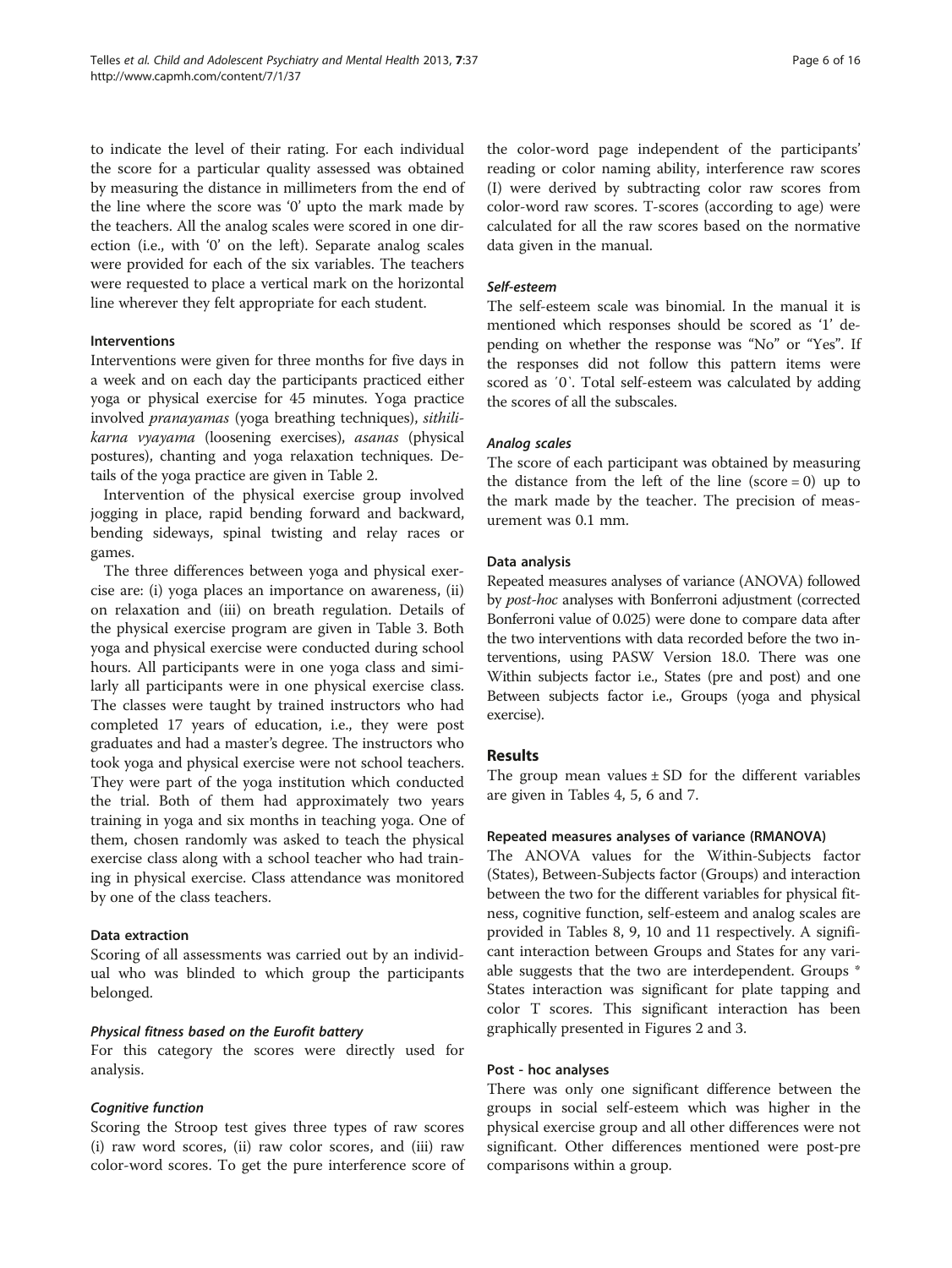# <span id="page-6-0"></span>Table 2 Details about the yoga program mentioning a three day sequence which was repeated throughout the three months

|         | Day 1                                                                                                                                                                                                                |                                 | Day 2                                                                                                                                                                                                                                          |                                   | Day 3                                                                                                                                                                                                                                                |                                  |
|---------|----------------------------------------------------------------------------------------------------------------------------------------------------------------------------------------------------------------------|---------------------------------|------------------------------------------------------------------------------------------------------------------------------------------------------------------------------------------------------------------------------------------------|-----------------------------------|------------------------------------------------------------------------------------------------------------------------------------------------------------------------------------------------------------------------------------------------------|----------------------------------|
| Sl. no. | Yoga practice                                                                                                                                                                                                        | <b>Duration</b>                 | Yoga practice                                                                                                                                                                                                                                  | <b>Duration</b>                   | Yoga practice                                                                                                                                                                                                                                        | <b>Duration</b>                  |
| 1.      | Start:                                                                                                                                                                                                               | 2 min.                          | Start:                                                                                                                                                                                                                                         | 2 min.                            | Start:                                                                                                                                                                                                                                               | 2 min.                           |
|         | Sukhasana (Easy posture) +<br>Gayatri Mantra                                                                                                                                                                         |                                 | Padmasana (Lotus posture) +<br>Mahamrityunjaya Mantra                                                                                                                                                                                          |                                   | Siddhasana (Perfect posture) +<br>Prarthana Mantra                                                                                                                                                                                                   |                                  |
| 2.      | Pranayamas:                                                                                                                                                                                                          | 180                             | Pranayamas:                                                                                                                                                                                                                                    | 180                               | Pranayamas:                                                                                                                                                                                                                                          | 180                              |
| (i)     | Kapalabhati (High frequency<br>yoga breathing)                                                                                                                                                                       | strokes/<br>3 min.              | Kapalabhati (High frequency<br>yoga breathing)                                                                                                                                                                                                 | strokes/<br>3 min.                | Kapalabhati (High frequency<br>yoga breathing)                                                                                                                                                                                                       | strokes/<br>3 min.               |
| (ii)    | Bhastrika (Bellows breathing)                                                                                                                                                                                        | $36 - 50$<br>strokes/<br>3 min. | Bhastrika (Bellows breathing)                                                                                                                                                                                                                  | $36 - 50$<br>strokes/<br>$3$ min. | Bhastrika (Bellows breathing)                                                                                                                                                                                                                        | $36 - 50$<br>strokes/<br>3 min.  |
| (iii)   | Ujjayi (Victorious breathing)                                                                                                                                                                                        | $5 - 10$<br>rounds/<br>3 min.   | Ujjayi (Victorious breathing)                                                                                                                                                                                                                  | $5 - 10$<br>rounds/<br>3 min.     | Ujjayi (Victorious breathing)                                                                                                                                                                                                                        | $5 - 10$<br>rounds/<br>3 min.    |
| 3.      | Surya Namaskara (Sun<br>salutation)                                                                                                                                                                                  | 4 rounds/<br>4 min.             | Surya Namaskara (Sun<br>salutation)                                                                                                                                                                                                            | 6 rounds/<br>4 min.               | Surya Namaskara (Sun<br>salutation)                                                                                                                                                                                                                  | 8 rounds/<br>4 min.              |
| 4.      | Pranayamas:                                                                                                                                                                                                          | $12 - 15$                       | Pranayamas:                                                                                                                                                                                                                                    | $12 - 15$                         | Pranayamas:                                                                                                                                                                                                                                          | $12 - 15$                        |
| (i)     | Anulom-vilom (Alternate nostril<br>breathing)                                                                                                                                                                        | rounds/<br>3 min.               | Anulom-vilom (Alternate nostril<br>Breathing)                                                                                                                                                                                                  | rounds/<br>3 min.                 | Anulom-vilom (Alternate nostril<br>Breathing)                                                                                                                                                                                                        | rounds/<br>3 min.                |
| (ii)    | Bhramari (Bumble bee<br>breathing)                                                                                                                                                                                   | $10 - 15$<br>rounds/<br>3 min.  | Bhramari (Bumble bee<br>breathing)                                                                                                                                                                                                             | $10 - 15$<br>rounds/<br>$3$ min.  | Bhramari (Bumble bee breathing)                                                                                                                                                                                                                      | $10 - 15$<br>rounds/<br>$3$ min. |
| (iii)   | Udgeeth (OM chanting)                                                                                                                                                                                                | $8 - 10$<br>rounds/<br>3 min.   | Udgeeth (OM chanting)                                                                                                                                                                                                                          | $8 - 10$<br>rounds/<br>$3$ min.   | Udgeeth (OM chanting)                                                                                                                                                                                                                                | $8 - 10$<br>rounds/<br>$3$ min.  |
| 5.      | Asanas:                                                                                                                                                                                                              |                                 | Asanas:                                                                                                                                                                                                                                        |                                   | Asanas:                                                                                                                                                                                                                                              |                                  |
| (i)     | <b>Sitting postures:</b>                                                                                                                                                                                             | $5$ min.                        | <b>Sitting postures:</b>                                                                                                                                                                                                                       | $5$ min.                          | <b>Sitting postures:</b>                                                                                                                                                                                                                             | $5$ min.                         |
|         | Butterfly Pose (for warm up),<br>Padmasana (Lotus posture),<br>Vajrasana (Diamond posture),<br>Sasankasana (Rabbit posture),<br>Singhasana (Lion posture)                                                            |                                 | Butterfly Pose (for warm up),<br>Ardha Ustrasana (Half camel<br>posture), Gomukhasana (Cow's<br>face posture), Paschimottanasana<br>(Back stretching posture),<br>Singhasana (Lion posture)                                                    |                                   | Butterfly Pose (for warm up),<br>Ardha Matsyendrasana (Half<br>spinal twist) (both sides),<br>Gomukhasana (Cow's face<br>posture), Singhasana (Lion<br>posture)                                                                                      |                                  |
| (ii)    | Prone postures:                                                                                                                                                                                                      | 4 min.                          | Prone postures:                                                                                                                                                                                                                                | 4 min.                            | Prone postures:                                                                                                                                                                                                                                      | 4 min.                           |
|         | Makarasana (Crocodile posture),<br>Balasana (Child posture),<br>Bhujaangasana (Cobra posture),<br>Dhanurasana (Bow posture)                                                                                          |                                 | Balasana (Child posture),<br>Bhujaangasana (Cobra posture),<br>Dhanurasana (Bow posture)<br>Salabhasana (Locust posture)                                                                                                                       |                                   | Makarasana (Crocodile posture),<br>Bhujaangasana (Cobra posture),<br>Dhanurasana (Bow posture),<br>Mayurasana (Peacock posture)                                                                                                                      |                                  |
| (iii)   | Supine postures:                                                                                                                                                                                                     | 4 min.                          | Supine postures:                                                                                                                                                                                                                               | 4 min.                            | Supine postures:                                                                                                                                                                                                                                     | 4 min.                           |
|         | Uttana padasana (Raised legs<br>posture), Pavanamuktasana,<br>Naukasana (Boat posture)                                                                                                                               |                                 | Uttana padasana (Raised legs<br>posture), Pavanamuktasana<br>Sarvangasana (Shoulder stand<br>posture), Halasana (Plough<br>posture)                                                                                                            |                                   | Uttana padasana (Raised legs<br>posture), Naukasana (Boat<br>posture), Halasana (Plough<br>posture), Chakrasana (Wheel<br>posture)                                                                                                                   |                                  |
| (iv)    | <b>Standing postures:</b>                                                                                                                                                                                            | 5 min.                          | <b>Standing postures:</b>                                                                                                                                                                                                                      | 5 min.                            | <b>Standing postures:</b>                                                                                                                                                                                                                            | 5 min.                           |
|         | (side bending and twisting as<br>warm up) Tadasana (Palm tree<br>posture), Tiryak Tadasana<br>(Swaying palm tree posture),<br>Vrikshasana (Tree posture),<br>Garudasana (Eagle posture),<br>Konasana (Angle posture) |                                 | (side bending and twisting as<br>warm up) Tadasana (Palm tree<br>posture), Tiryak Tadasana<br>(Swaying palm tree posture),<br>Ardha chakrasana (Half wheel<br>posture), Padhastasana (Forward<br>bending posture), Konasana<br>(Angle posture) |                                   | (side bending and twisting as<br>warm up) Tadasana (Palm tree<br>posture), Tiryak Tadasana<br>(Swaying palm tree posture)<br>Veerbhadrasana (Warrior posture),<br>Ardha chakrasana (Half wheel<br>posture), Padhastasana (Forward<br>bending posture |                                  |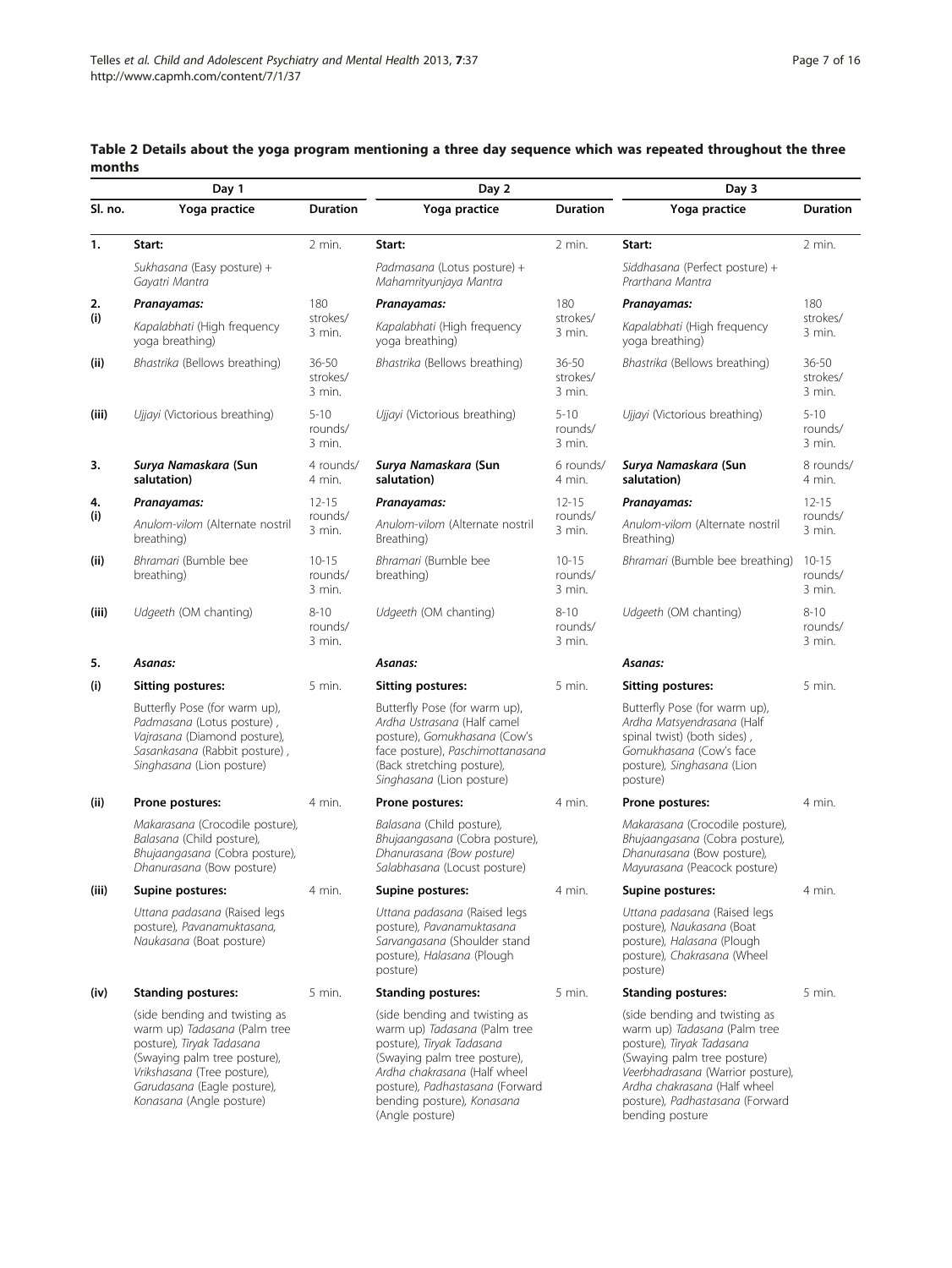|     | $\cdots$                                                |        |                                                       |        |                                                         |            |
|-----|---------------------------------------------------------|--------|-------------------------------------------------------|--------|---------------------------------------------------------|------------|
| -6. | For relaxation:                                         | 3 min. | For relaxation:                                       | 3 min. | For relaxation:                                         | 3 min.     |
|     | Savasana (Corpse posture),<br>Hasyasana (Laughter yoga) |        | Yoganidra (Yogic sleep),<br>Hasyasana (Laughter yoga) |        | Savasana (Corpse posture),<br>Hasyasana (Laughter yoga) |            |
|     | Total timings                                           |        | 45 minutes Total timings                              |        | 45 minutes <b>Total timings</b>                         | 45 minutes |

<span id="page-7-0"></span>Table 2 Details about the yoga program mentioning a three day sequence which was repeated throughout the three months (Continued)

#### Physical fitness based on the Eurofit battery

The results given below are post-pre comparisons within each group.

There was a significant increase in B.M.I.  $(p < .0001)$ with 95% Confidence Interval (CI) of [−1.012, -1.453] for yoga group; (p < .0001) with 95% CI of [−1.028, -1.469] for physical exercise group and in the number of sit-ups in 30 seconds (p = .0003) with 95% CI of [−1.202, -3.941] for yoga group;  $(p = .0001)$  with 95% Confidence CI of [−1.365, -4.104] for physical exercise group. Time taken to complete the plate tapping task reduced significantly in the yoga group alone  $(p < .0001)$  with 95% CI of [2.298, 0.930] while the number of falls during the flamingo balance test (preferred leg) increased significantly only in the physical exercise group  $(p = .001)$  with 95% CI of [−0.828, -2.922].

#### Cognitive function

The results given below are post-pre comparisons within each group.

The yoga and physical exercise groups showed a significant increase in word raw scores  $(p = .003)$ with 95% CI of [-1.664,-8.476]; (p < .0001) with 95% CI of  $[-3.641, -10.452]$ , word T scores (p = .007) with 95% CI of [-0.718, -4.538]; (p = .0001) with 95% CI of [−1.881, -5.7], color raw scores (p < .0001) with 95% CI of [−2.692, -6.842]; (p < .0001) with 95% CI of [−4.855, -9.005], color T scores (p = .005) with 95% CI of [−0.731, -3.966]; (p < .0001) with 95% CI of  $[-3.057, -6.292]$ , color-word raw scores (p = .001) with 95% CI of [−1.462, -5.608]; (p = .005) with 95% CI of [ $-0.904$ ,  $-5.049$ ] and color-word T scores ( $p = .001$ ) with 95% CI of [−1.865, -6.647]; (p = .001) with 95% CI of [−1.655, -6.438]. The physical exercise group showed a significant increase in interference  $T$  scores ( $p = .008$ ) with 95% CI of [−1.224, -7.985] and a significant reduction in interference raw scores ( $p = .004$ ) with 95% CI of [6.939, 1.340].

#### Self-esteem

There was a significant difference in the after values between groups for social self-esteem which was higher in the physical exercise group  $(p < .05)$  with 95% CI of [−0.020, -1.385].

The remaining results given below are post-pre comparisons within the yoga group. There was a significant increase in total self-esteem  $(p < .0001)$  with 95% CI of [−1.854, -5.082], general self-esteem (p < .0001) with 95% CI of  $[-1.052, -2.948]$  and parental self-esteem  $(p=.01)$ with 95% CI of [-0.159, -1.118].

Table 3 Physical exercise group

| Sl. no. | Name of exercise                               | Timing for each exercise<br>(in minutes) | Recovery time (in minutes)<br>(without instruction) |
|---------|------------------------------------------------|------------------------------------------|-----------------------------------------------------|
| 1       | Jogging in place                               | 8                                        |                                                     |
|         | (i) Slow jogging                               |                                          |                                                     |
|         | (ii) Thighs perpendicular to the trunk         |                                          |                                                     |
|         | (iii) Knees flexed, feet directed sideways     |                                          |                                                     |
|         | (iv) Knees flexed, heels touching the buttocks |                                          |                                                     |
| 2       | Rapid bending forwards & backwards             | 5                                        | 1                                                   |
|         | (i) With legs together                         |                                          |                                                     |
|         | (ii) With legs apart                           |                                          |                                                     |
| 3       | <b>Bending sideways</b>                        | 5                                        | 1                                                   |
|         | (i) With legs together                         |                                          |                                                     |
|         | (ii) With legs apart                           |                                          |                                                     |
| 4       | Spinal twisting                                | 3                                        | 1                                                   |
| 5       | Relay races/games                              | 18                                       | 2                                                   |
|         | <b>Total time of intervention</b>              |                                          | 45 minutes                                          |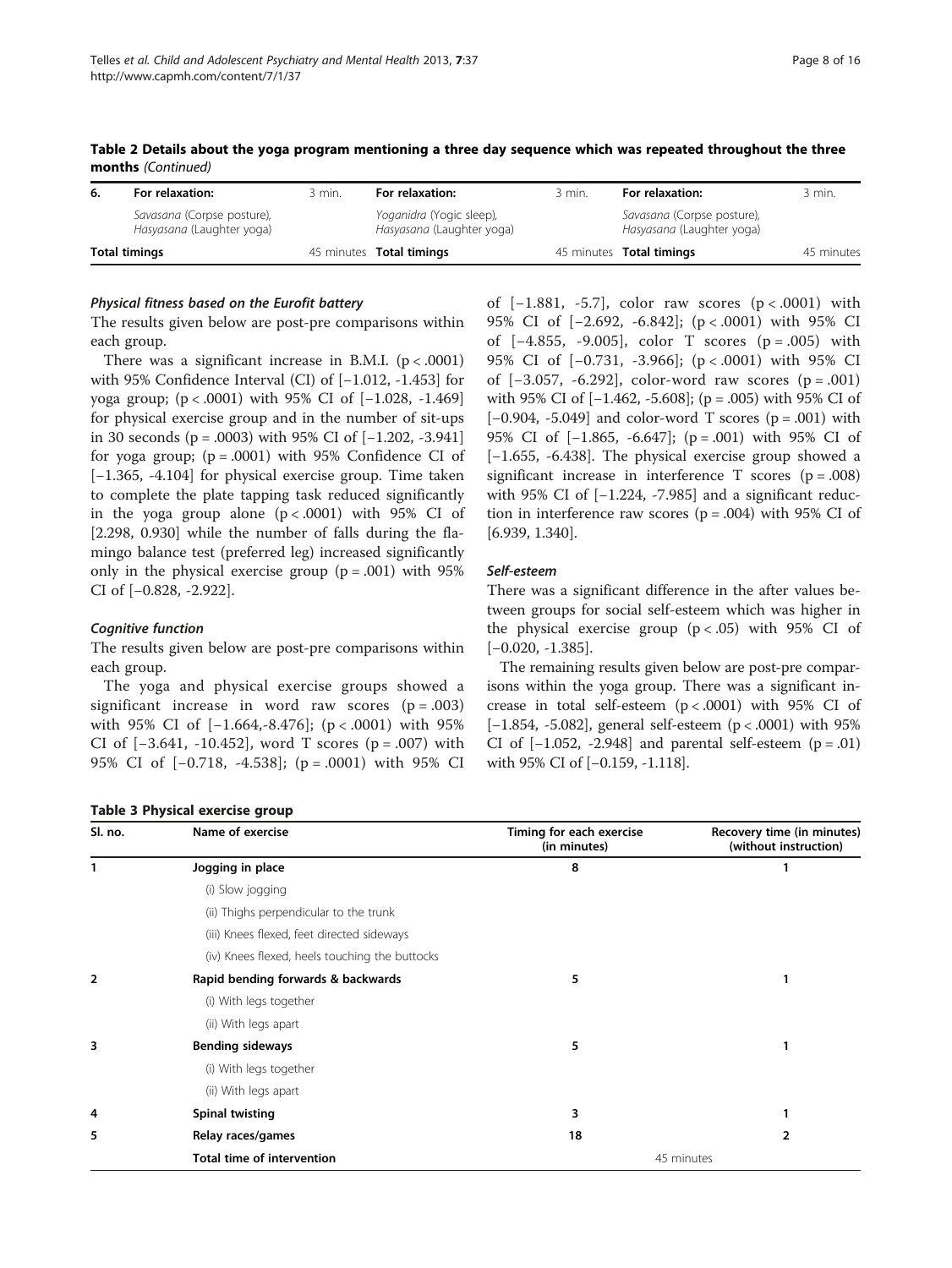| <b>Variables</b>                      |    | Yoga $(n = 49)$ |                   |           | Physical exercise $(n = 49)$ |                   |           |
|---------------------------------------|----|-----------------|-------------------|-----------|------------------------------|-------------------|-----------|
|                                       |    | Pre             | Post              | Cohen's d | Pre                          | Post              | Cohen's d |
| <b>B.M.I.</b> ( $kg/m2$ )             | 49 | 15.10 (1.69)    | 16.34 (1.88)***   | 0.6936    | 15.36 (2.51)                 | 16.60 (2.78)***   | 0.4681    |
| Bent arm (seconds)                    | 49 | 3.64(4.2)       | 2.60(4.32)        | 0.2441    | 3.99 (8.84)                  | 3.29(6.63)        | 0.0895    |
| Plate tapping (seconds)               | 49 | 17.98 (3.56)    | $16.37(2.96)$ *** | 0.4917    | 17.46 (3.41)                 | 16.85 (3.05)      | 0.1885    |
| Shuttle run (seconds)                 | 49 | 25.14 (2.47)    | 25.15 (2.20)      | 0.0042    | 26.09 (2.55)                 | 25.44 (2.28)      | 0.2687    |
| Broad jump (cm)                       | 49 | 120.44 (28.18)  | 116.74 (20.95)    | 0.1490    | 111.41 (27.50)               | 112.58 (21.80)    | 0.0471    |
| No. of sit-ups in 30 sec              | 49 | 9.61(5.60)      | 12.18 (5.90)***   | 0.4468    | 8.63(6.28)                   | $11.37(5.51)$ *** | 0.4638    |
| Right hand grip strength (kg)         | 48 | 15.67 (5.30)    | 16.65 (5.54)      | 0.1807    | 15.19 (6.00)                 | 15.67 (5.36)      | 0.0843    |
| Left hand grip strength (kg)          | 48 | 15.06 (4.98)    | 15.88 (5.30)      | 0.1594    | 14.31 (5.73)                 | 14.98 (5.73)      | 0.1169    |
| Flamingo balance right (no. of falls) | 48 | 1.63 (2.06)     | 2.50(4.27)        | 0.2595    | 1.29(1.81)                   | $2.83(4.26)$ **   | 0.4705    |
| Flamingo balance left (no. of falls)  | 48 | 0.98(1.50)      | 1.65(3.42)        | 0.2537    | 1.56(2.68)                   | 2.19(3.46)        | 0.2035    |

<span id="page-8-0"></span>Table 4 Variables of the EUROFIT physical fitness battery

\*\*p < .01, post-hoc analyses with Bonferroni adjustment; \*\*\*p < .001, post-hoc analyses with Bonferroni adjustment compared with pre. Values are group mean (S.D.).

#### Analog scales

The results given below are after-before comparisons within each group.

In the yoga and physical exercise groups there was a significant improvement in obedience (p < .0001 for both groups) with 95% CIs of  $[-1.014, -2.055]$  for yoga group and [−1.186, -2.226] for the physical exercise group, academic performance  $(p < .0001$  for both groups) with 95% CIs of [−1.657, -2.769] for yoga group and [−2.032, -3.172] for the physical exercise group, attention ( $p < .0001$  for both groups) with 95% CIs of [−1.413, -2.468] for yoga group and [−1.854, -2.909] for the physical exercise group, punctuality  $(p < .0001$  for both groups) with 95% CIs of [−0.938, -2.229] for yoga group and [−1.059, -2.350] for the physical exercise group, behavior with friends (p < .0001 for both groups) with 95% CIs of [−0.755, -1.584] for yoga group and [−0.916, -1.745] for the physical exercise group and behavior with teachers  $(p < .0001$  for both groups) with 95% CIs of [−0.818, -1.561] for yoga group and [−1.002, -1.745] for the physical exercise group.

|  |  |  |  |  | Table 5 Values for the Stroop color-word task |  |
|--|--|--|--|--|-----------------------------------------------|--|
|--|--|--|--|--|-----------------------------------------------|--|

#### Summary of the results

(i) The social self-esteem was the only variable which significantly differed between groups at post testing. (ii) The other changes were post-pre comparisons within each group. (iii) There were significant interactions between Groups and States (Groups \* States) for (a) plate tapping time and (b) the Stroop task color T scores. (iv) Physical fitness: both groups increased BMI and number of situps. The yoga group reduced time in the repetitive plate tapping task. The control group increased falls for the preferred leg in the balance test. (v) Stroop task: both groups showed an increase in word scores, color scores and color-word scores. The physical exercise group showed reduced interference raw scores and an increase in interference T scores. (vi) Self-esteem: See point (i) for between-group differences. The yoga group showed an increase in total, general and parental self-esteem. (vii) Analog scales: Both groups showed an improvement in obedience, academic performance, attention, punctuality, behavior with friends and behavior with teachers.

| <b>Variables</b>       | Yoga $(n=43)$  |                 |           | Physical exercise $(n = 43)$ |                   |           |  |
|------------------------|----------------|-----------------|-----------|------------------------------|-------------------|-----------|--|
|                        | Pre            | Post            | Cohen's d | Pre                          | Post              | Cohen's d |  |
| Word raw score         | 63.63 (18.77)  | 68.70 (21.26)** | 0.2528    | 61.60 (18.94)                | 68.65 (18.14)***  | 0.3801    |  |
| Word T score           | 48.70 (9.97)   | 51.33 (11.47)** | 0.2447    | 47.30 (10.25)                | 51.09 (9.75)***   | 0.3788    |  |
| Color raw score        | 43.86 (9.41)   | 48.63 (9.21)*** | 0.5123    | 43.09 (9.58)                 | 50.02 (9.83)***   | 0.7140    |  |
| Colore T score         | 42.12 (6.00)   | 44.47 (5.85)**  | 0.3965    | 41.21 (6.21)                 | 45.88 (6.18)***   | 0.7538    |  |
| Color-word raw score   | 25.77 (6.98)   | 29.30 (8.43)**  | 0.4561    | 27.88 (7.49)                 | $30.86(6.97)$ **  | 0.4119    |  |
| Color-word T score     | 38.35 (8.28)   | 42.60 (9.48)**  | 0.4775    | 40.88 (8.34)                 | 44.93 (7.66)**    | 0.5057    |  |
| Interference raw score | $-18.09(7.60)$ | $-19.56(8.43)$  | 0.1831    | $-15.21(8.17)$               | $-19.35(7.34)$ ** | 0.5330    |  |
| Interference T-score   | 46.09 (10.26)  | 48.23 (8.09)    | 0.2344    | 43.28 (10.30)                | 47.88 (8.11)*     | 0.4962    |  |

\*p < .05, post-hoc analyses with Bonferroni adjustment; \*\*p < .01, post-hoc analyses with Bonferroni adjustment; \*\*\*p < .001, post-hoc analyses with Bonferroni adjustment compared with pre. Values are group mean (S.D.).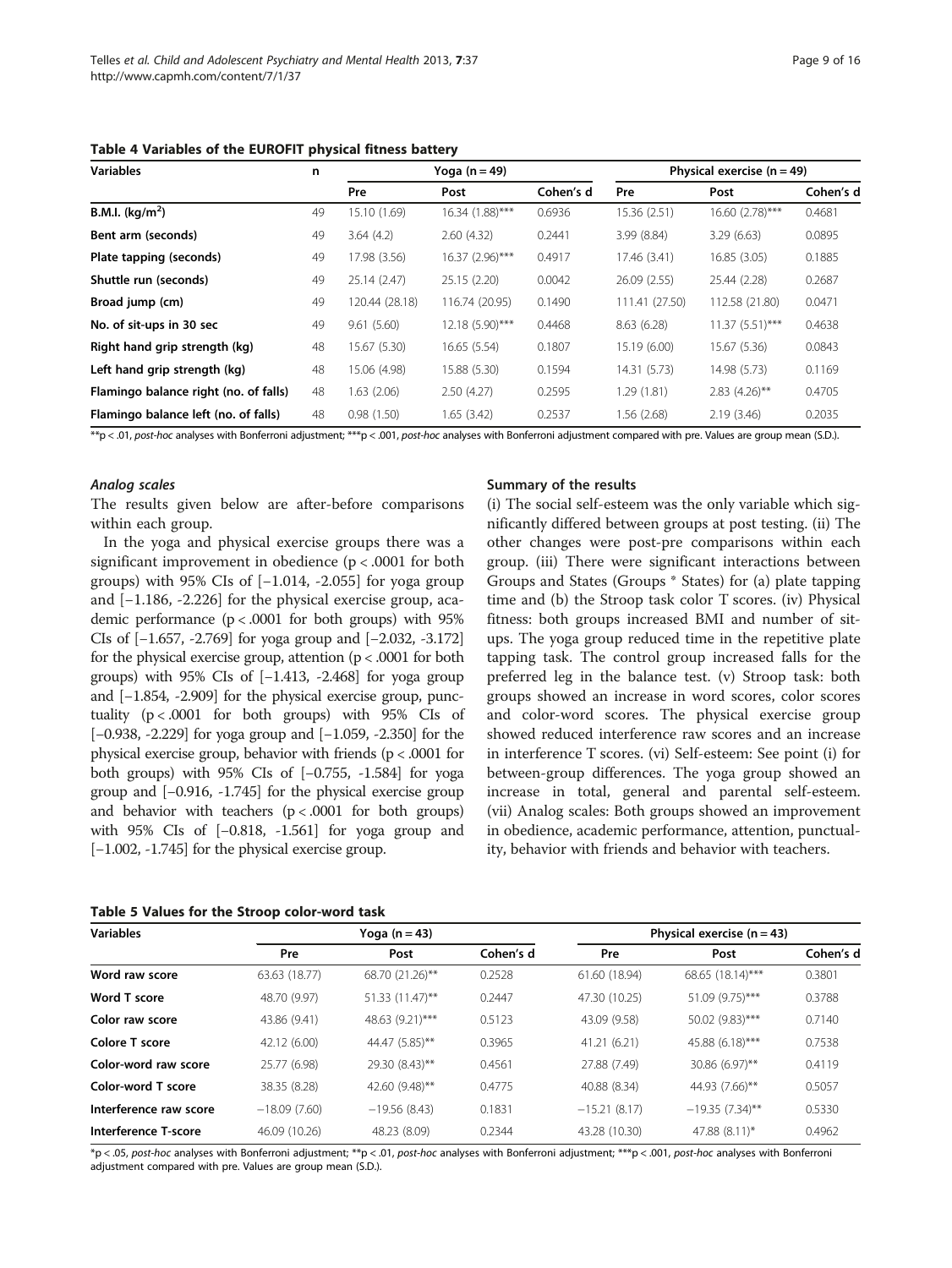| <b>Variables</b>    |              | Yoga $(n = 47)$ |           |              | Physical exercise $(n = 47)$ |           |
|---------------------|--------------|-----------------|-----------|--------------|------------------------------|-----------|
|                     | Pre          | Post            | Cohen's d | Pre          | Post                         | Cohen's d |
| Total Score of S.E. | 33.51 (6.46) | 36.98 (4.82)*** | 0.6088    | 35.13 (5.62) | 36.74 (5.40)                 | 0.2921    |
| <b>General S.E</b>  | 11.68 (2.83) | 13.68 (2.24)*** | 0.7836    | 12.36 (2.79) | 13.28 (2.71)                 | 0.3345    |
| Social S.E          | 5.62 (1.49)  | 6.06(1.76)      | 0.2698    | 6.43(1.51)   | 6.77(1.56)                   | 0.2214    |
| Academic S.E        | 7.89 (1.82)  | 8.28(1.21)      | 0.2523    | 7.91 (1.77)  | 8.02(1.64)                   | 0.0644    |
| Parental S.E.       | 8.32(2.05)   | $8.96(1.38)^*$  | 0.3662    | 8.43 (1.33)  | 8.68(1.35)                   | 0.1865    |

<span id="page-9-0"></span>Table 6 Values for the Indian adaptation of Battle's self esteem inventory

Values are group mean (S.D.).

\*p < .05, post-hoc analyses with Bonferroni adjustment; \*\*\*p < .001, post-hoc analyses with Bonferroni adjustment compared with pre.

None of the children reported any adverse event or adverse reaction to the two interventions and the assessments, though this was not specifically asked to them. Here, the words adverse event and adverse reaction are based on descriptions provided by collaborating centers of the WHO International Drug Monitoring Center.

#### **Discussion**

The present randomized controlled trial conducted on 98 school children showed a single between groups difference in social self-esteem after 3 months. All other differences were within group comparisons compared to the baseline.

The first set of variables assessed physical fitness using the Eurofit fitness battery. The factors influencing the results of the individual tests in the Eurofit fitness battery are described individually below.

The number of sit-ups in a fixed time (which increased in both groups) tests abdominal strength and muscular endurance [[26\]](#page-14-0). The comparable improvement following yoga and physical exercise shows that both practices improve trunk strength and endurance. The plate tapping test (Reaction Tap Test) is a reaction test using an alternating tapping action which measures upper body reaction time, hand-eye quickness and coordination. The yoga group showed a decrease in the time needed to perform the task compared to the baseline, but not compared to the physical exercise group. The interaction between Groups and States was significant for this variable (Figure [2](#page-12-0)),

hence the interpretation should be viewed with the knowledge that it may not be accurate and may even be misleading [[27](#page-14-0)]. Previously yoga practice improved repetitive tapping performance in healthy volunteers [\[28\]](#page-14-0) and in volunteers who used a computer keyboard for more than 5 hours a day [\[29\]](#page-14-0). Motor speed is determined by muscle strength, endurance and co-ordination [[30](#page-14-0)]. Taking into account the limitations in interpreting the findings the decreased time taken in the yoga group suggests that yoga practice could increase these muscle functions.

The BMI significantly increased to a comparable extent in both yoga and physical exercise groups. There could be different reasons for this. Baseline assessments were carried out in August which coincides with summer while the final assessments were carried out in December, at the onset of winter. Extreme low temperatures and associated environmental conditions are associated with decreased plasma leptin levels and increased neuropeptide Y levels, which increase the appetite and result in a gain in body weight [[31,32\]](#page-14-0). Apart from seasonal effects the increase in BMI could also be related to level of activity [[33\]](#page-14-0). Since the change in BMI was observed in both groups and there was no control group, this could also be a time effect related to normal changes in growth and development, occurring naturally over three months.

The maintenance of body weight depends on the energy balance between weight gained and weight lost [\[34](#page-14-0)]. In the present study participants did increase their level

Table 7 Values for the analog scales rated by the teachers

| <b>Variables</b>              |             | Yoga (n = 49)    |           |             | Physical exercise $(n = 49)$ |           |
|-------------------------------|-------------|------------------|-----------|-------------|------------------------------|-----------|
|                               | Pre         | Post             | Cohen's d | Pre         | Post                         | Cohen's d |
| Obedience                     | 6.05(2.36)  | $7.59(1.46)$ *** | 0.7847    | 5.98(2.12)  | $7.68(1.23)$ ***             | 0.9808    |
| Academic performance          | 5.25(2.32)  | 7.48 (1.85)***   | .0628     | 5.13(2.72)  | 7.733 (1.33)***              | 0.2158    |
| <b>Attention</b>              | 5.48 (2.27) | $7.42$ (1.19)*** | .0704     | 5.32 (2.50) | $7.71(1.41)$ ***             | 1.1776    |
| Punctuality                   | 6.28(2.23)  | 7.87 (1.50)***   | 0.8366    | 6.23(2.72)  | 7.94 (1.36)***               | 0.7952    |
| <b>Behavior with friends</b>  | 6.61(1.89)  | $7.78(1.04)$ *** | 0.7670    | 6.53(1.84)  | 7.86 (1.09)***               | 0.8794    |
| <b>Behavior with teachers</b> | 7.16(1.67)  | $8.35(1.19)$ *** | 0.8206    | 7.01 (1.68) | 8.39 (0.98)***               | 1.0034    |

Values are group mean (S.D.).

\*\*\*p < .001, post-hoc analyses with Bonferroni adjustment compared with pre.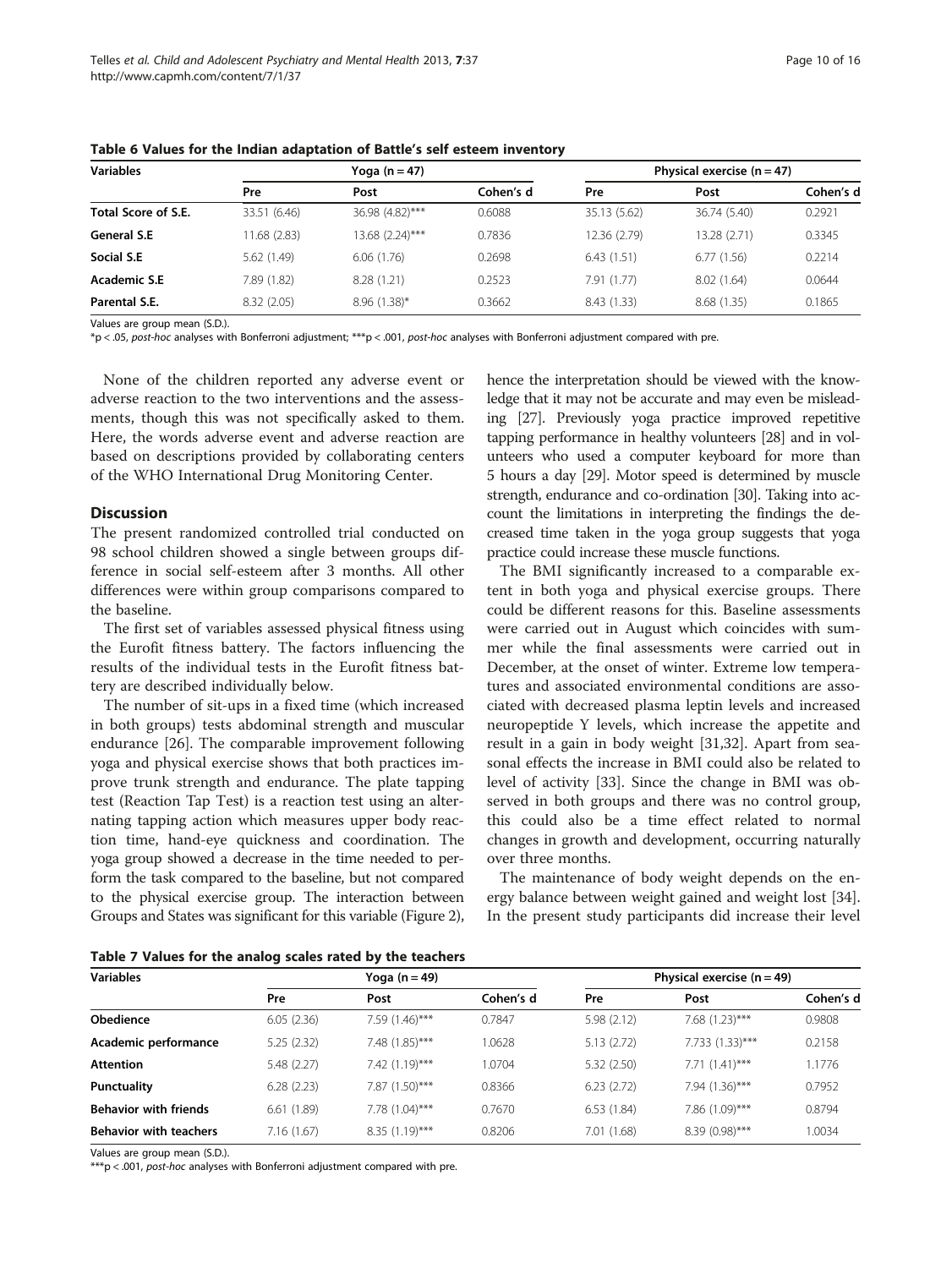| Sl. no.      | <b>Factors</b>            | Variable                | F       | df                                  | Huynh-Feldt ε | p     |
|--------------|---------------------------|-------------------------|---------|-------------------------------------|---------------|-------|
| $\mathbf{I}$ | Within subjects (states)  | B.M.I                   | 249.242 | 1,94                                | 1             | 0.000 |
|              |                           | Bent arm hang           | 1.605   | 1,94                                | $\mathbf{1}$  | 0.208 |
|              |                           | Shuttle run             | 1.204   | 1,96                                | $\mathbf{1}$  | 0.275 |
|              |                           | Sit-ups                 | 29.569  | 1,96                                | $\mathbf{1}$  | 0.000 |
|              |                           | Plate tapping           | 20.870  | 1,94                                | 1             | 0.000 |
|              |                           | Broad jump              | 0.327   | 1,96                                | $\mathbf{1}$  | 0.569 |
|              |                           | Flamingo balance Rt leg | 13.600  | 1,94                                | $\mathbf{1}$  | 0.000 |
|              |                           | Flamingo balance Lt leg | 4.048   | 1,94                                | $\mathbf{1}$  | 0.047 |
|              |                           | Grip strength Rt hand   | 4.447   | 1,94                                | $\mathbf{1}$  | 0.038 |
|              |                           | Grip strength Lt hand   | 6.361   | 1,94                                | $\mathbf{1}$  | 0.013 |
| Ш            | Between subjects (groups) | B.M.I                   | 0.330   | 1,94                                |               | 0.567 |
|              |                           | Bent arm hang           | 0.201   | 1,94                                |               | 0.655 |
|              |                           | Shuttle run             | 2.598   | 1,94                                |               | 0.251 |
|              |                           | Sit-ups                 | 0.701   | 1,94                                |               | 0.867 |
|              |                           | Plate tapping           | 0.001   | 1,94                                |               | 0.974 |
|              |                           | <b>Broad jump</b>       | 2.149   | 1,94                                |               | 0.146 |
|              |                           | Flamingo balance Rt leg | 0.087   | 1,94                                |               | 0.769 |
|              |                           | Flamingo balance Lt leg | 1.300   | 1,94                                |               | 0.257 |
|              |                           | Grip strength Rt hand   | 0.455   | 1,94                                |               | 0.502 |
|              |                           | Grip strength Lt hand   | 0.589   | 1,94                                |               | 0.804 |
| Ш            | Group $\times$ states     | B.M.I                   | 0.011   | 1, 94 (Groups) $\times$ 94 (States) |               | 0.917 |
|              |                           | Bent arm Hang           | 0.28    | 1, 94 (Groups) $\times$ 94 (States) |               | 0.868 |
|              |                           | Shuttle run             | 1.335   | 1, 94 (Groups) $\times$ 94 (States) |               | 0.251 |
|              |                           | Sit-ups                 | 0.028   | 1, 94 (Groups) $\times$ 94 (States) |               | 0.867 |
|              |                           | Plate tapping           | 4.222   | 1, 94 (Groups) $\times$ 94 (States) |               | 0.043 |
|              |                           | <b>Broad jump</b>       | 1.211   | 1, 94 (Groups) $\times$ 94 (States) |               | 0.274 |
|              |                           | Flamingo balance Rt leg | 1.798   | 1, 94 (Groups) $\times$ 94 (States) |               | 0.183 |
|              |                           | Flamingo balance Lt leg | 0.004   | 1, 94 (Groups) $\times$ 94 (States) |               | 0.948 |
|              |                           | Grip strength Rt hand   | 0.523   | 1, 94 (Groups) $\times$ 94 (States) |               | 0.471 |
|              |                           | Grip strength Lt hand   | 0.062   | 1, 94 (Groups) $\times$ 94(States)  |               | 0.804 |

<span id="page-10-0"></span>Table 8 ANOVA table for variables of the EUROFIT physical fitness battery

of physical activity. However this could have been less than their appetite and energy intake, which could explain the net gain in BMI. Finally, among the assessments of the Eurofit Physical Fitness Test Battery, there was a significant decrease in balance in the physical exercise group. This single leg balance test assesses leg, pelvic and trunk strength. Previously yoga practice improved balance in normal volunteers [[35](#page-14-0)] and in older adults [\[36](#page-14-0)]. The absence of change in the yoga group in the present study could be related to the fact that the yoga practice consisted of yoga postures and yoga breathing techniques practiced for the same duration of time, whereas earlier studies [[35](#page-14-0),[36](#page-14-0)] emphasized yoga postures.

The Stroop task assesses attentional vitality and flexibility and makes use of the fact that it is possible to read words more quickly and automatically than naming colors

[[24](#page-14-0)]. The cognitive mechanisms involved in this task are called directed attention which means the attention should be inhibited or one response should be stopped in order to say or do something else.

A previous study on 74 children between 7 and 10 years of age showed that greater aerobic fitness was associated with better performance on each of the 3 Stroop conditions (word, color, color-word) independently of the other variables [\[7\]](#page-14-0). The improvement in word and color scores in the yoga and physical exercise groups suggests that like the study cited here [[7\]](#page-14-0), the improved scores may be due to better aerobic fitness. This could also apply to the color-word score which reflects directed attention. The increase in interference T scores in the physical exercise group suggests reduced flexibility and ability to respond to the task demands after three months. Color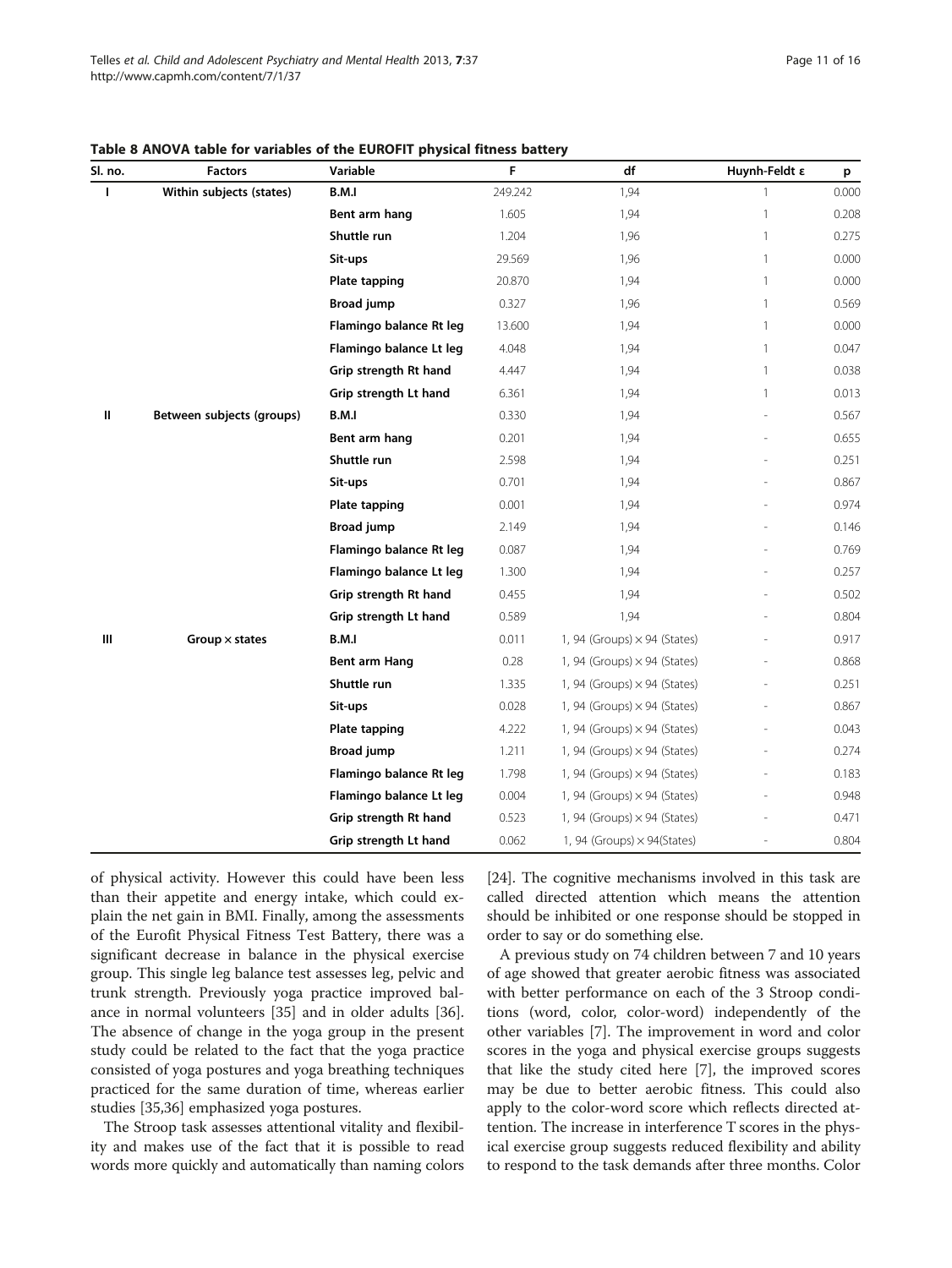#### <span id="page-11-0"></span>Table 9 ANOVA table for the Stroop task

| Sl. no. | <b>Factors</b>        | Variable                  | F      | df                                  | Huynh-Feldt ε | p     |
|---------|-----------------------|---------------------------|--------|-------------------------------------|---------------|-------|
| т       | Within subjects       | Word raw score            | 25.025 | 1,84                                |               | 0.000 |
|         |                       | <b>Word T score</b>       | 22.336 | 1,84                                |               | 0.000 |
|         |                       | Color raw score           | 62.842 | 1,84                                |               | 0.000 |
|         |                       | Color T score             | 37.286 | 1,84                                |               | 0.000 |
|         |                       | Color-word raw score      | 19.517 | 1,84                                |               | 0.000 |
|         |                       | <b>Color-word T score</b> | 23.838 | 1,84                                |               | 0.000 |
|         |                       | Interference raw score    | 7.923  | 1,84                                |               | 0.006 |
|         |                       | Interference T score      | 7.869  | 1,84                                |               | 0.006 |
| Ш       | Between subjects      | Word raw score            | 0.067  | 1,84                                |               | 0.796 |
|         |                       | <b>Word T score</b>       | 0.146  | 1,84                                |               | 0.704 |
|         |                       | Color raw score           | 0.027  | 1,84                                |               | 0.870 |
|         |                       | Color T score             | 0.047  | 1,84                                |               | 0.828 |
|         |                       | Color-word raw score      | 1.634  | 1,84                                |               | 0.205 |
|         |                       | <b>Color-word T score</b> | 2.263  | 1,84                                |               | 0.136 |
|         |                       | Interference raw score    | 1.253  | 1,84                                |               | 0.266 |
|         |                       | Interference T score      | 0.985  | 1,84                                |               | 0.324 |
| Ш       | Group $\times$ states | Word raw score            | 0.666  | 1, 84 (Groups) $\times$ 84 (States) |               | 0.417 |
|         |                       | <b>Word T score</b>       | 0.733  | 1, 84 (Groups) $\times$ 84 (States) |               | 0.394 |
|         |                       | Color raw score           | 2.141  | 1, 84 (Groups) $\times$ 84 (States) |               | 0.146 |
|         |                       | Color T score             | 4.088  | 1, 84 (Groups) $\times$ 84 (States) |               | 0.046 |
|         |                       | Color-word raw score      | 0.143  | 1, 84 (Groups) $\times$ 84 (States) |               | 0.706 |
|         |                       | <b>Color-word T score</b> | 0.015  | 1, 84 (Groups) $\times$ 84 (States) |               | 0.902 |
|         |                       | Interference raw score    | 1.804  | 1, 84 (Groups) $\times$ 84 (States) |               | 0.183 |
|         |                       | Interference T score      | 1.051  | 1, 84 (Groups) $\times$ 84 (States) |               | 0.308 |

# Table 10 ANOVA for the Indian adaptation of Battle's self esteem inventory

| Sl. no. | <b>Factors</b>        | Variable             | F      | df                                  | Huynh-Feldt ε            | p     |
|---------|-----------------------|----------------------|--------|-------------------------------------|--------------------------|-------|
|         | Within subjects       | Academic self esteem | 1.950  | 1,92                                |                          | 0.166 |
|         |                       | General S.E.         | 18.637 | 1,92                                |                          | 0.168 |
|         |                       | Parental S.E.        | 6.857  | 1,92                                |                          | 0.069 |
|         |                       | Social S.E.          | 4.292  | 1,92                                |                          | 0.041 |
|         |                       | Total S.E.           | 19.583 | 1,92                                |                          | 0.000 |
| Ш       | Between subjects      | Academic self esteem | 0.167  | 1,92                                |                          | 0.683 |
|         |                       | General S.E.         | 0.103  | 1,92                                | $\overline{a}$           | 0.749 |
|         |                       | Parental S.E.        | 0.097  | 1,92                                | $\overline{a}$           | 0.756 |
|         |                       | Social S.E.          | 8.016  | 1,92                                |                          | 0.006 |
|         |                       | Total S.E.           | 0.475  | 1,92                                | $\overline{\phantom{a}}$ | 0.493 |
| Ш       | Group $\times$ states | Academic self esteem | 0.623  | 1, 92(states) $\times$ 92 (Groups)  | $\overline{\phantom{0}}$ | 0.432 |
|         |                       | General S.E.         | 2.583  | 1, 92(states) $\times$ 92 (Groups)  | $\overline{a}$           | 0.111 |
|         |                       | Parental S.E.        | 1.259  | 1, 92 (states) $\times$ 92 (Groups) | $\overline{\phantom{a}}$ | 0.265 |
|         |                       | Social S.E.          | 0.078  | 1, 92(states) $\times$ 92 (Groups)  |                          | 0.780 |
|         |                       | Total S.E.           | 2.595  | 1, 92(states) $\times$ 92 (Groups)  |                          | 0.111 |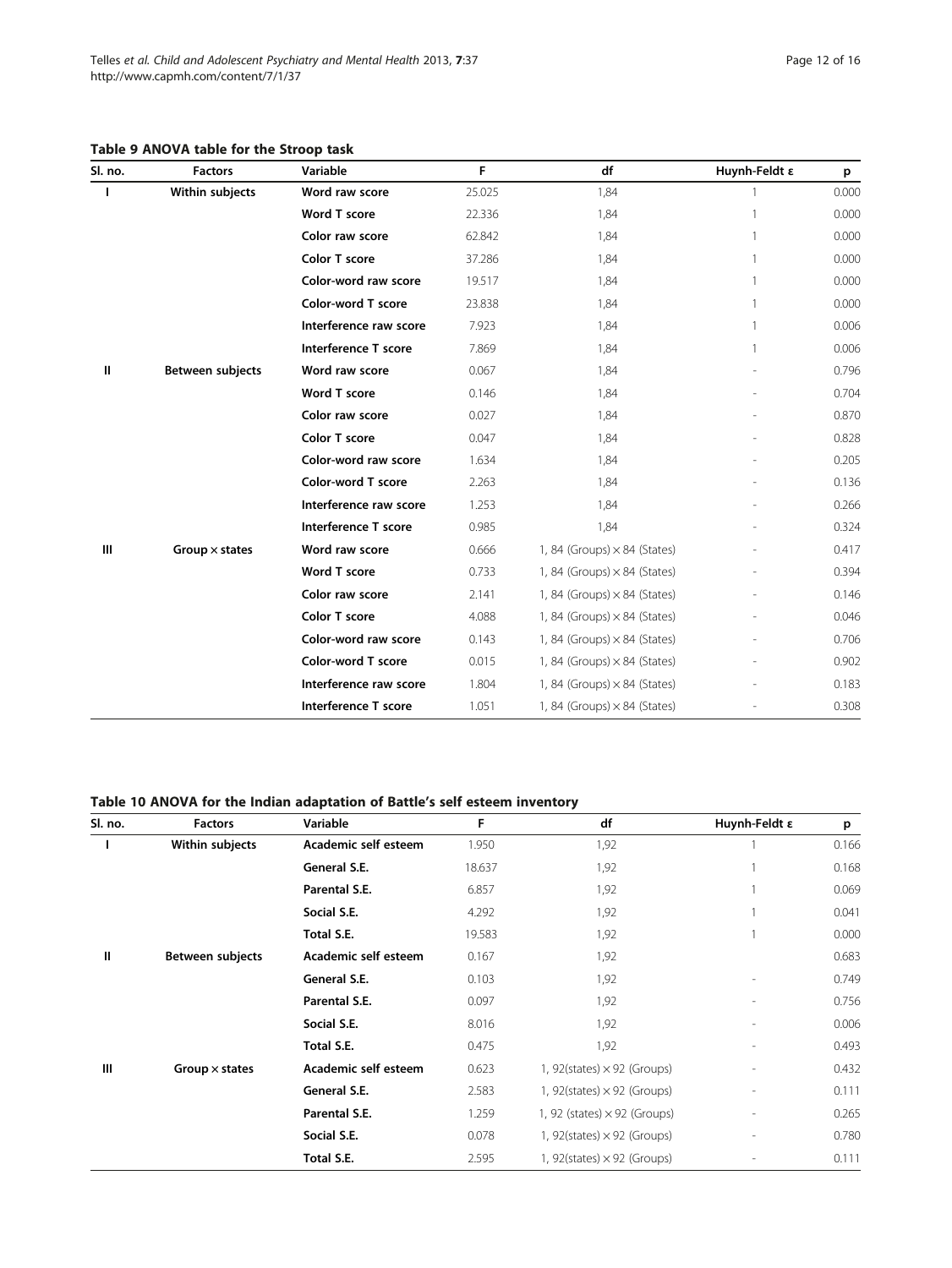| Sl. no. | <b>Factors</b>          | Variable             | F       | df                                  | Huynh-Feldt ε            | p     |
|---------|-------------------------|----------------------|---------|-------------------------------------|--------------------------|-------|
|         | Within subjects         | Obedience            | 76.418  | 1,96                                |                          | 0.000 |
|         |                         | Academic performance | 141.506 | 1,96                                |                          | 0.000 |
|         |                         | <b>Attention</b>     | 132.197 | 1,96                                |                          | 0.000 |
|         |                         | Punctuality          | 51.118  | 1,96                                |                          | 0.000 |
| Ш       | <b>Between subjects</b> | Obedience            | 0.001   | 1,96                                | $\overline{\phantom{a}}$ | 0.975 |
|         |                         | Academic performance | 0.034   | 1,96                                |                          | 0.854 |
|         |                         | <b>Attention</b>     | 0.027   | 1,96                                | $\overline{\phantom{a}}$ | 0.869 |
|         |                         | Punctuality          | 0.002   | 1,96                                | $\overline{\phantom{a}}$ | 0.969 |
| Ш       | Group $\times$ states   | <b>Obedience</b>     | 0.214   | 1, 96 (Groups) $\times$ 96 (States) | $\overline{\phantom{a}}$ | 0.645 |
|         |                         | Academic performance | 0.856   | 1, 96 (Groups) $\times$ 96 (States) | $\overline{\phantom{a}}$ | 0.357 |
|         |                         | <b>Attention</b>     | 1.375   | 1, 96 (Groups) $\times$ 96 (States) | $\overline{\phantom{a}}$ | 0.244 |
|         |                         | Punctuality          | 0.069   | 1, 96 (Groups) $\times$ 96 (States) | $\overline{\phantom{a}}$ | 0.794 |

<span id="page-12-0"></span>Table 11 ANOVA for analog scales rated by the teachers

T scores also showed significant interaction between Groups and States suggesting that attempting to interpret the post-pre changes could be inaccurate and even be misleading [\[27\]](#page-14-0).

Self-esteem is related to the evaluative judgments children make about their characteristics and qualities, including their attitude about themselves and their sense of worthiness [[37\]](#page-14-0). The social self-esteem increased after physical exercise compared to yoga. Social self-esteem is the aspect of self-esteem that refers to an individual's perception of and feelings about the quality of their relationships with peers [\[38](#page-14-0)]. Positive self-esteem is indicative of a positive and integral personal and social identity [[38](#page-14-0)]. The yoga group showed an improvement in general, parental and total self-esteem in a post-pre comparison. This could be related to the fact that yoga practice increases emotional resilience [\[39\]](#page-14-0).

The teachers' reports showed improvements in both groups after 3 months compared to the respective baselines. Teachers' ratings of childrens' behavior are an essential tool of psychological research and practice [\[40\]](#page-14-0). Also, a teacher's perceptions of a child's behavior predicted aspects of the teacher's behavior towards the child, even after accounting for the child's behavior. Hence these reports

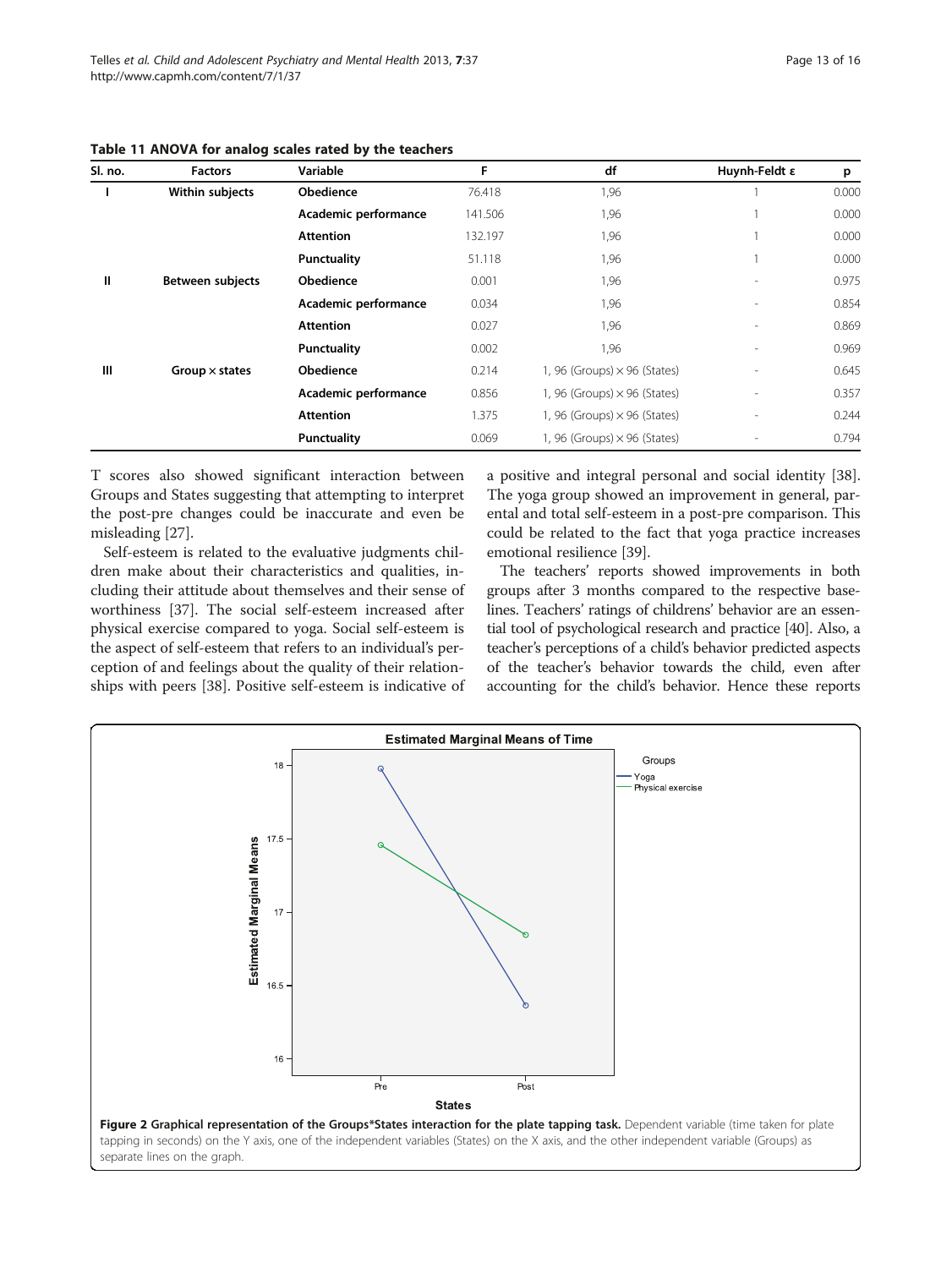<span id="page-13-0"></span>Telles et al. Child and Adolescent Psychiatry and Mental Health 2013, 7:37 Telles et al. Child and Adolescent Psychiatry and Mental Health 2013, 7:37 http://www.capmh.com/content/7/1/37



were also considered when evaluating the effects of the two interventions.

In summary, both yoga and physical exercise practiced over a three month period showed significant improvements in tests for physical fitness, the Stroop task and assessments made by the teachers for (i) obedience, (ii) academic performance, (iii) attention, (iv) punctuality, (v) behavior with friends and (vi) behavior with teachers. The fact that the two groups were almost comparable in their results emphasized that physical exercise in some form is an important part of the curriculum for preadolescent children, though the findings need to be viewed with caution due to the absence of a control group.

Physical activity and yoga have different ways of influencing physical fitness, cognitive performance and selfesteem. Some of the possible mechanisms are mentioned below. Physical activity benefits physical wellbeing by changes in biological cardiovascular disease risk-factor profiles in children such as lower blood pressure, favorable lipid and lipoprotein levels and reduced adiposity [[41\]](#page-15-0). Yoga practice favorably influences physical health in children chiefly by the effects on lung capacities, cardiorespiratory endurance [\[10](#page-14-0)] and the effect on muscle strength [[42](#page-15-0)]. With regard to cognition, structural MRI data showed that changes in bilateral putamen volumes of the dorsal striatum and globus pallidus predicted flanker task performance at initial testing and after a year of increased physical exercise [[43\]](#page-15-0). Neuroimaging studies conducted on adult yoga practitioners showed increased blood flow to the dorsolateral prefrontal cortex [\[44](#page-15-0)]. Hence for cognitive tasks in both physical exercise and yoga practice there seem to be specific changes in particular parts of the brain.

Physical activity and yoga also separately improved emotional wellbeing in youth [\[8,18](#page-14-0)]. The mechanisms underlying these benefits have not been clearly worked out and may involve complex neuro-chemical changes and modified functioning of brain areas within the limbic circuit. These are possible areas for future study.

The main limitations of the present study are given below:

(i) The study included two independent groups. The school would not permit a third group who had no intervention during school hours hence there was no control group. (ii) The yoga and physical exercise programs had to fit in with the regular school schedule. This was the main reason why the follow up period was limited to 3 months. Every 4 months during the school year children have examinations and both before and after the examinations there would have been gaps during which they would not have practiced yoga or physical exercise regularly. (iii) The Eurofit Physical Fitness Test Battery actually has ten items, but since the testing was already time-consuming, the 20 m endurance shuttle-run was omitted. The sit-and-reach test was completed but since there were errors in the way data were collected, these data were not analyzed. (iv) Since the participants in this study were geographically localized to the north of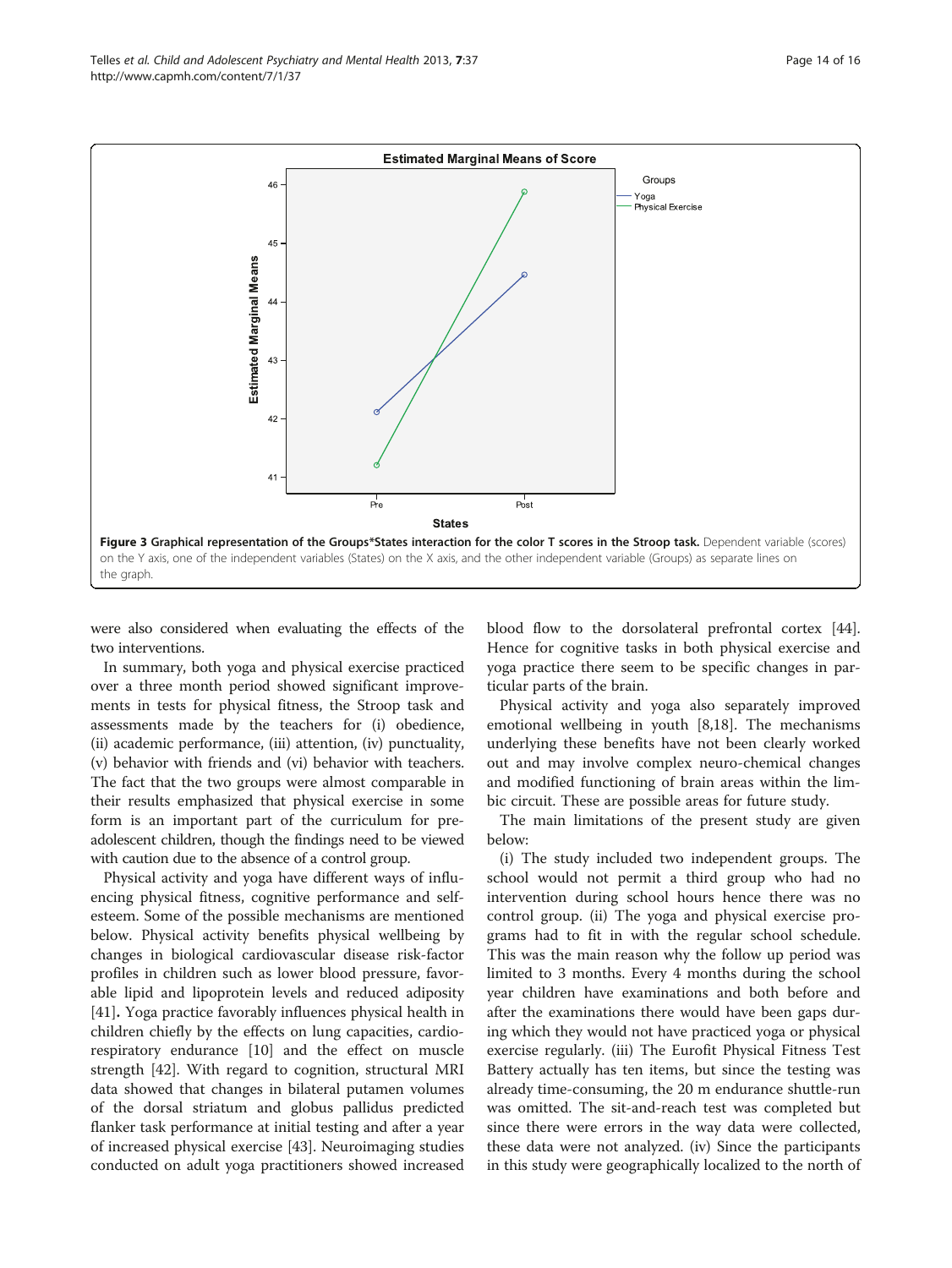<span id="page-14-0"></span>India, the generalizability of the findings needs to be further investigated in a sample drawn from diverse geographical and cultural backgrounds.

Despite these limitations the present randomized controlled trial demonstrated that measures of physical fitness, cognition and teacher rated performance and behavior improved following yoga and physical exercise in school children, when 3 month data were compared with baseline data. Social self-esteem improved after physical exercise compared to yoga. These are the possible effects of the two interventions, with a degree of uncertainty due to the absence of a control group.

#### Competing interests

The authors declare that they have no competing interests.

#### Authors' contributions

ST designed the study, interpreted the results and compiled the manuscript; NS participated in designing the study, data collection and analysis and in compiling the manuscript; AKB participated in data collection and data analysis and assisted in compiling the manuscript; AK assisted in data taking and in the interventions; AB designed the intervention. All authors read and approved the final manuscript.

#### Acknowledgements

Research was funded by the Central Council for Research in Yoga and Naturopathy (CCRYN), Dept. of AYUSH, Government of India, New Delhi. The authors gratefully acknowledge the help of Mr. K.B. Chaudhary (Principal of Doon Public School, Haridwar, India) and the staff of Patanjali Research Foundation, Haridwar, India in data collection.

#### Received: 30 January 2013 Accepted: 8 October 2013 Published: 7 November 2013

#### References

- Ortega FB, Ruiz JR, Castillo MJ, Sjöström M: Physical fitness in childhood and adolescence: a powerful marker of health. Int J Obes (Lond) 2008, 32:1–11.
- 2. Buchan DS, Ollis S, Thomas NE, Buchanan N, Cooper SM, Malina RM, Baker JS: Physical activity interventions: effects of duration and intensity. Scand J Med Sci Sports 2011, 21:e341–e350.
- Christodoulos AD, Flouris AD, Tokmakidis SP: Obesity and physical fitness of pre-adolescent children during the academic year and the summer period: effects of organized physical activity. J Child Health Care 2006, 10:199–212.
- 4. Ploughman M: Exercise is brain food: the effects of physical activity on cognitive function. Dev Neurorehabil 2008, 11:236–240.
- 5. Sibley BA, Etnier JL: The relationship between physical activity and cognition in children: a meta-analysis. Pediatr Exerc Sci 2003, 15:243–256.
- 6. Hillman CH, Castelli DM, Buck SM: Aerobic fitness and neurocognitive function in healthy preadolescent children. Med Sci Sports Exerc 2005, 37:1967–1974.
- 7. Buck SM, Hillman CH, Castelli DM: The relation of aerobic fitness to Stroop task performance in preadolescent children. Med Sci Sports Exerc 2008, 40:166–172.
- Hartmann T, Zahner L, Pühse U, Puder JJ, Kriemler S: Effects of a schoolbased physical activity program on physical and psychosocial quality of life in elementary school children: a cluster-randomized trial. Pediatr Exerc Sci 2010, 22:511–522.
- 9. Slawta J, Bentley J, Smith J, Kelly J, Syman-Degler L: Promoting healthy lifestyles in children: a pilot program of Be a Fit Kid. Health Promot Pract 2008, 9:305–312.
- 10. Chen TL, Mao HC, Lai CH, Li CY, Kuo CH: The effect of yoga exercise intervention on health related physical fitness in school-age asthmatic children. Hu Li Za Zhi 2009, 56:42–52.
- 11. Blair C, Razza RP: Relating effortful control, executive function, and false belief understanding to emerging math and literacy ability in kindergarten. Child Dev 2007, 78:647–663.
- 12. Gathercole SE, Pickering SJ, Knight C, Stegmann Z: Working memory skills and educational attainment: evidence from national curriculum assessments at 7 and 14 years of age. Appl Cognit Psychol 2004, 18:1–16.
- 13. Manjunath NK, Telles S: Improved performance in the tower of London test following yoga. Indian J Physiol Pharmacol 2001, 45:351-354.
- 14. Taimini IK: The Science of Yoga. Madras, India: The Theosophical publishing house; 1961.
- 15. Naveen KV, Nagarathna R, Nagendra HR, Telles S: Yoga breathing through a particular nostril increases spatial memory scores without lateralized effects. Psychol Rep 1997, 81:555–561.
- 16. Telles S, Hanumanthaiah B, Nagarathna R, Nagendra HR: Improvement in static motor performance following yogic training of school children. Percept Mot Skills 1993, 76:1264–1266.
- 17. Berger DL, Silver EJ, Stein RE: Effects of yoga on inner-city children's well-being: a pilot study. Altern Ther Health Med 2009, 15:36-42.
- 18. Mendelson T, Greenberg MT, Dariotis JK, Gould LF, Rhoades BL, Leaf PJ: Feasibility and preliminary outcomes of a school-based mindfulness intervention for urban youth. J Abnorm Child Psychol 2010, 38:985–994.
- 19. Council of Europe: Handbook for the Eurofit tests of physical fitness. Strasbourg: Council of Europe; 1993.
- 20. Krishnakumar P, Geeta MG: Clinical profile of depressive disorder in children. Indian Pediatr 2006, 43:521–526.
- 21. Erdfelder E, Faul F, Buchner A: GPOWER: a general power analysis program. Behav Res Methods Instrum Comput 1996, 28:1–11.
- 22. The Economic Times. [http://articles.economictimes.indiatimes.com/2011-02-](http://articles.economictimes.indiatimes.com/2011-02-06/news/28424975_1_middle-class-households-applied-economic-research) [06/news/28424975\\_1\\_middle-class-households-applied-economic-research](http://articles.economictimes.indiatimes.com/2011-02-06/news/28424975_1_middle-class-households-applied-economic-research).
- 23. Random Number Generator. [http://www.random.org/sequences.](http://www.random.org/sequences)
- 24. Golden CJ, Freshwater SM, Golden Z: Stroop Color and Word Test Children's Version for ages 5–14: A manual for clinical and experimental uses. U.S.A. Stoelting Co.; 2003.
- 25. Kumar A: Manual for Indian Adaptation of Battle's Self-Esteem Inventory for Children (SEIC). Varanasi: Prasad Psychological Corporation; 1988.
- 26. Dwyer T, Sallis JF, Blizzard L, Lazarus R, Dean K: Relation of academic performance to physical activity and fitness in children. Pediatr Exerc Sci 2001, 13:225–237.
- 27. Winer BJ, Brown DR, Michels KM: Statistical principles in experimental design. New York: McGraw-Hill; 1991.
- 28. Dash M, Telles S: Yoga training and motor speed based on a finger tapping task. Indian J Physiol Pharmacol 1999, 43:458–462.
- 29. Telles S, Dash M, Naveen KV: Effect of yoga on musculoskeletal discomfort and motor functions in professional computer users. Work 2009, 33:297–306.
- 30. Hutson MA: Work Related Upper Limb Disorders. Oxford: Butterworth-Heinemann; 1997.
- 31. Vats P, Singh SN, Singh VK, Shyam R, Upadhyay TN, Singh SB, Banerjee PK: Appetite regulatory peptides in Indian Antartic expeditioners. Nutr Neurosci 2005, 8:233–238.
- 32. Lokshin M, Radyakin S: Month of birth and children's health in India. Washington D.C.: Manuscript; 2008.
- 33. Indian Council of Medical Research: Growth and physical development of India infants and children. Delhi: Indian Council of Medical Research; 1989.
- 34. Wells JC, Siervo M: Obesity and energy balance: is the tail wagging the dog? Eur J Clin Nutr 2011, 65:1173-1189.
- 35. Dhume RR, Dhume RA: A comparative study of the driving effects of dextroamphetamine and yogic meditation on muscle control for the performance of balance on balance board. Indian J Physiol Pharmacol 1991, 35:191–194.
- 36. Krishnamurthy M, Telles S: Effects of yoga and an ayurveda preparation on gait, balance and mobility in older persons. Med Sci Monit 2007, 13: LE19–LE20.
- 37. Rosenberg M, Schooler C, Schoenbach C, Rosenberg F: Global self-esteem and specific self-esteem: different concepts, different outcomes. Am Sociol Rev 1995, 60:141–156.
- 38. Coetzee M, Martins N, Basson JS, Muller H: The relationship between personality preferences, self-esteem and emotional competence. SA J Ind Psychol 2006, 32:64-73.
- 39. Khalsa SB, Hickey-Schultz L, Cohen D, Steiner N, Cope S: Evaluation of the mental health benefits of yoga in a secondary school: a preliminary randomized controlled trial. J Behav Health Serv Res 2012, 39:80–90.
- 40. Dobbs JE: Teachers' ratings of preschool children's behavior: inter-teacher agreement, correlation with observations, and the prediction of teacher